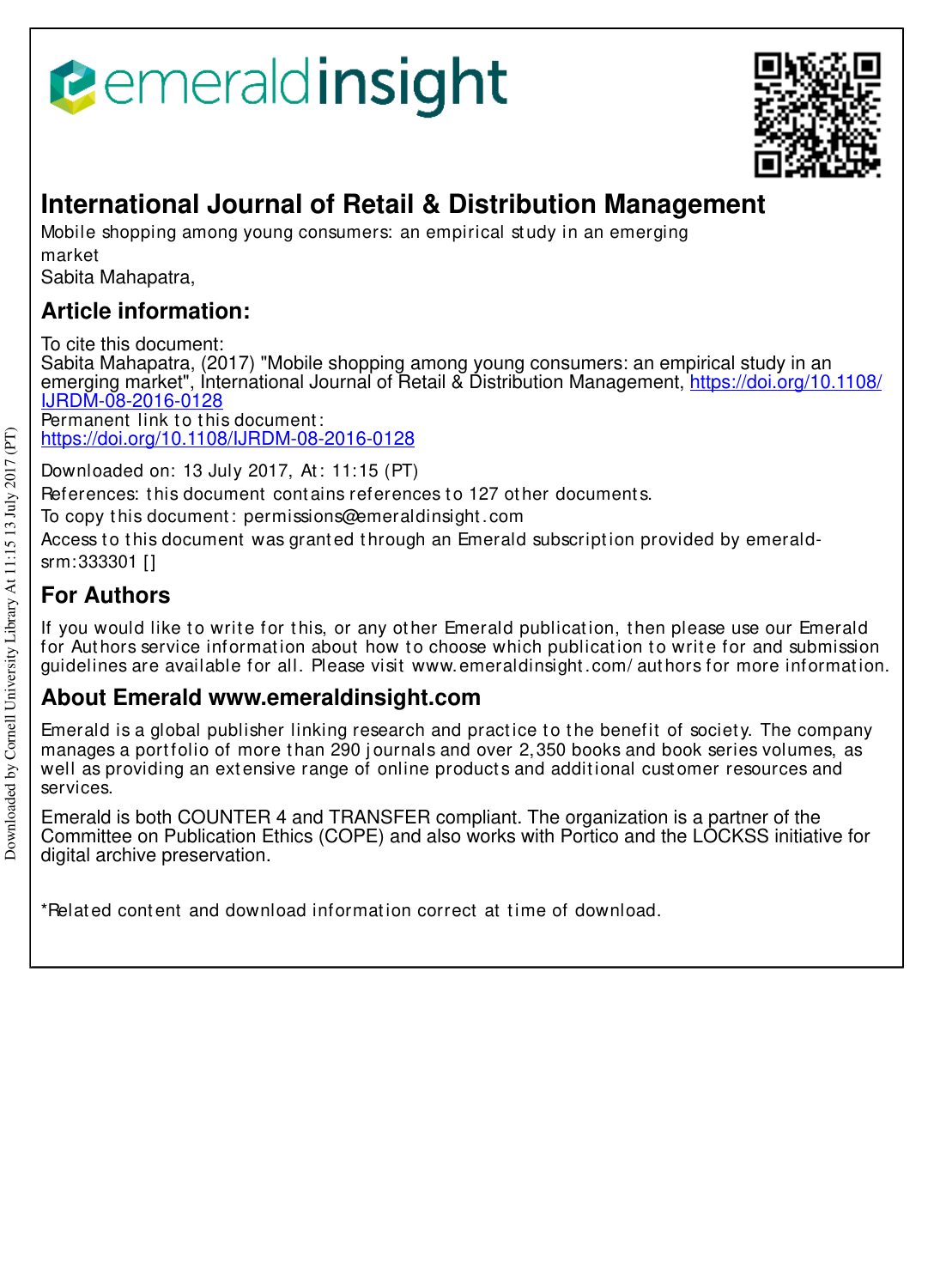# Mobile shopping among young consumers: an empirical study in an emerging market

Sabita Mahapatra *Department of Marketing Management, Indian Institute of Management, Indore, India*

# Abstract

Purpose – Superior functionality of smartphones makes them a potential retailing channel, despite their slow adoption. The purpose of this paper is to identify convenience factors that influence consumption experience and intention to continue shopping on a mobile phone.

Design/methodology/approach – This study was carried out on students using a survey method. This study was conducted in the National Capital Region of India due to its large and diverse population. A purposive sampling technique was used to contact 380 respondents.

Findings – The data were analysed using a structural equation model. The results indicate search and possession convenience to be positively related to consumption experience while search, evaluation and post-purchase convenience are positively related to continuance usage intention. The findings of this study provide evidence that mobile phone is an effective channel for shopping due to search, evaluation, possession and post-purchase convenience.

Research limitations/implications – This study used student population between the age group of 20 and 30 years, thereby limiting the generality of the results.

Practical implications – This study provides insights to retailers and brand managers for crafting their mobile marketing strategies.

**Originality/value** – This study explores and uncovers, for the first time, convenience dimensions of a mobile shopping channel across various stages of consumers' purchase cycle.

Keywords Mobile shopping, Convenience dimensions, Stage of purchase, Consumption experience, Continuance usage intention, Youth, India

Paper type Research paper

### Introduction

The ubiquitous presence of mobile networks has resulted in growth of mobile commerce (m-commerce) via hand-held devices (Mahatanankoon, 2007). Technological advancement has offered opportunities for consumers to exercise their choices for shopping channels. As a shopping channel, m-commerce offers convenience of time and place (Balasubramanian *et al.*, 2002). Consumers are able to execute transactions on a smartphone instantaneously, anytime and anywhere as it is personal and handy (Hsieh, 2014). The new channel of purchase on smartphones refers to retail m-commerce. Lai *et al.* (2012, p. 387) note that m-shopping "empowers shoppers with the ability to gather information on the spot from multiple sources, check on product availability, special offers and alter their selection at any point along the path to purchase".

Boyle (2013) found that shopping via smartphones is increasing as consumers are open to use smartphones when a shopping idea strikes them. India is emerging as the top five regions, with more than 1.2 billion people using mobile phones for search, to interact and to shop (Perry, 2016). India is the second-largest smartphone market globally, with growth expected to reach to about 650 million by 2019 (PTI, 2015). It is the youngest country in the world with every third person being a youth and is one of the fastest developing economies with third rank in GDP in terms of purchasing power-parity of approximately \$7.28 trillion (Prafull, 2016). This makes India a highly potential and attractive market for many m-commerce players.

International Journal of Retail & Distribution Management © Emerald Publishing Limited 0959-0552 DOI 10.1108/IIRDM-08-2016-0128

m-Shopping among young consumers

> Received 9 August 2016 Revised 11 August 2016 30 November 2016 17 January 2017 16 March 2017 3 May 2017 Accepted 8 May 2017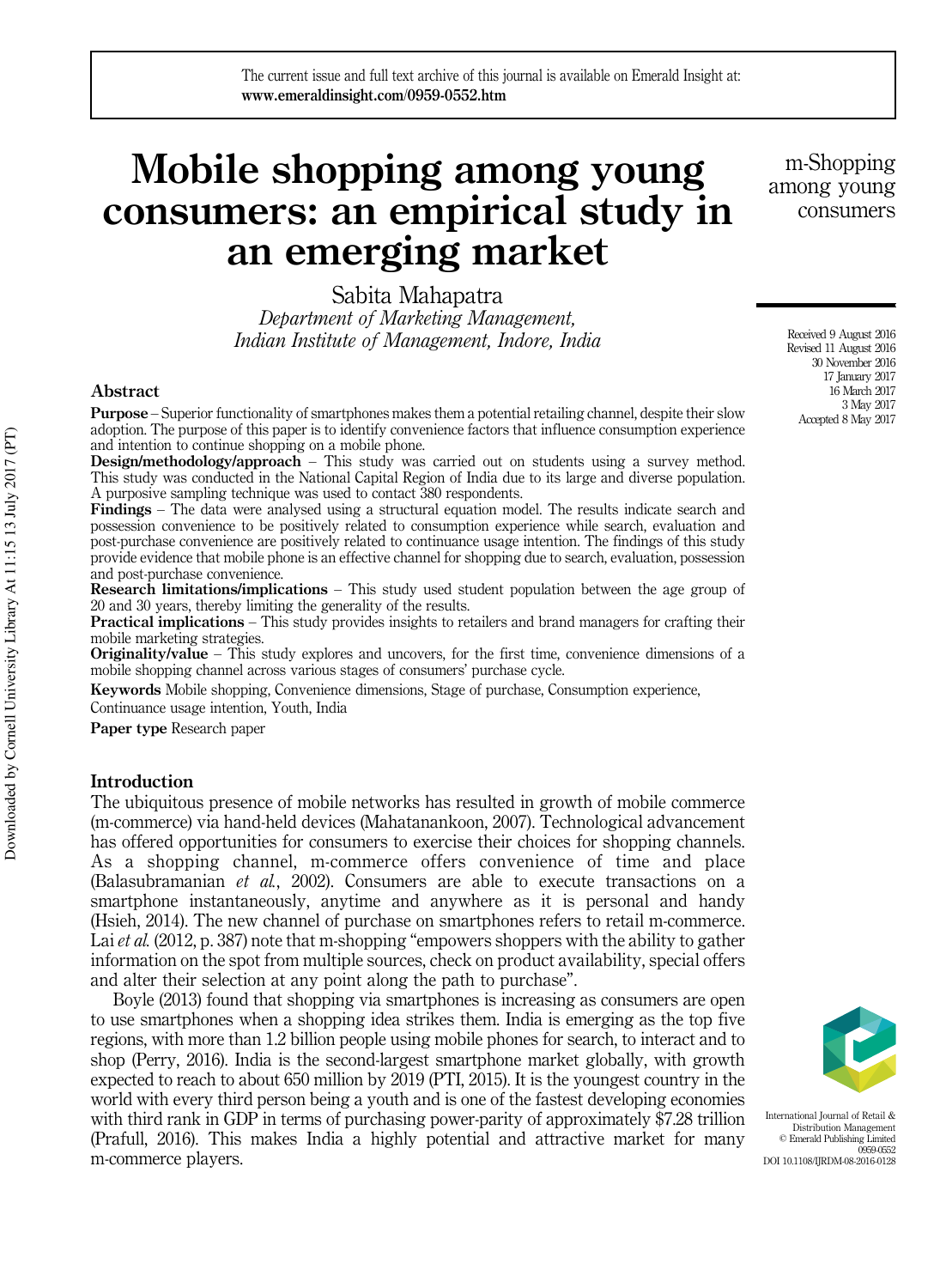Growth in the mobile transactions is progressing quickly, and India's one of the leading online fashion retailers, Myntra, is planning to become a mobile-only marketplace (Sangeetha, 2014). Indian online retail store, Snapdeal, gets 60 per cent of its orders from mobile phones and is expected to grow even more in the future (PTI, 2014). Digital wallets have created a new wave in mobile shopping (m-shopping) by providing exclusive discounts and benefits to attract the customers. Smartphones are used for activities such as searching and comparing products prices or reading reviews (Holmes *et al.*, 2014) and not restricted for shopping. Nevertheless, consumers are using smartphones more for pre- and post-purchasing activities than for making mobile purchases (eMarketer, 2016; Holmes *et al.*, 2014; vor and Hennig-Thurau, 2014). However, most internet users are comfortable with their personal computers to shop online as m-commerce is still in its infancy (eMarketer, 2013). m-Shopping dissemination is still suffering with regard to different technological aspects (e.g. missing well-organised mobile shops and inconvenient and limited screen size of mobile devices) due to concerns regarding safety and security issues, as well as consumers' low level of confidence in mobile platforms (eMarketer, 2015; vor and Hennig-Thurau, 2014; Lai *et al.*, 2012).

Literature shows that channel preference is influenced by ability of the channel to satisfy consumers' needs and expectations (Strebel *et al.*, 2004; Verhoef *et al.*, 2007). It is a well-accepted fact that consumers' perceptions of channel attributes are central to channel choice (Verhoef *et al.*, 2007). Jiang and Rosenbloom (2005) stated that a product/service selling process in e-commerce generally consists of pre-selling service, (information mode, product development, and comparison offering) transaction (trade and finance), physical order fulfilment, and post-selling service. The challenge is in fulfilling the consumer's expectation in every single stage of the shopping process.

Most of the studies on channel choice focus on channel attributes for a particular stage of a purchase cycle, and hence ignore the importance of channel attributes across different stages of the consumer purchase cycle (Strebel *et al.*, 2004). However, knowledge of important channel attributes across each stage of the purchase cycle that influence consumers' channel choice would be insightful both for researchers as well as academicians. The importance of channel attribute differs depending on consumer goal in each stage of the purchase cycle (Balasubramanian *et al.*, 2005; Lee and Ariely, 2006). In the pre-purchase stage, the consumer strives for accurate and relevant information for well-informed decision making (Carlson *et al.*, 2008). In the purchase stage, the consumer aims for evaluating and choosing appropriate product at the best price (Balasubramanian *et al.*, 2005; Hamilton and Chernev, 2010). Finally, in the post-purchase stage, the consumer looks for assistance in using or consuming the selected product and service (Keeney, 1999).

However, there are limited empirical studies on consumer behaviour taking into consideration convenience factor across different purchase cycles, i.e. pre-purchase, purchase and post-purchase, specifically in the context of m-shopping (Persaud and Azhar, 2012). This study would address research questions as to which convenience factors across different purchase cycles would significantly influence consumption experience and continuance usage intention for m-shopping. This study aims to discuss those impediments that impact consumption experience and continued usage of m-shopping. In the current study, the term m-shopping will be referred to as an independent shopping channel for purchasing goods and services through the use of a smartphone. An understanding of convenience dimensions across different stages of a purchase cycle would help to formulate appropriate marketing strategies to manage consumers' channel expectations (Neslin *et al.*, 2006).

The remaining paper will follow a sequence. First, the review of literature for hypotheses development is presented. Next, the methodology for the research is highlighted. Then, result of the study is presented with implications for practitioners. Finally, the limitations and future research are outlined.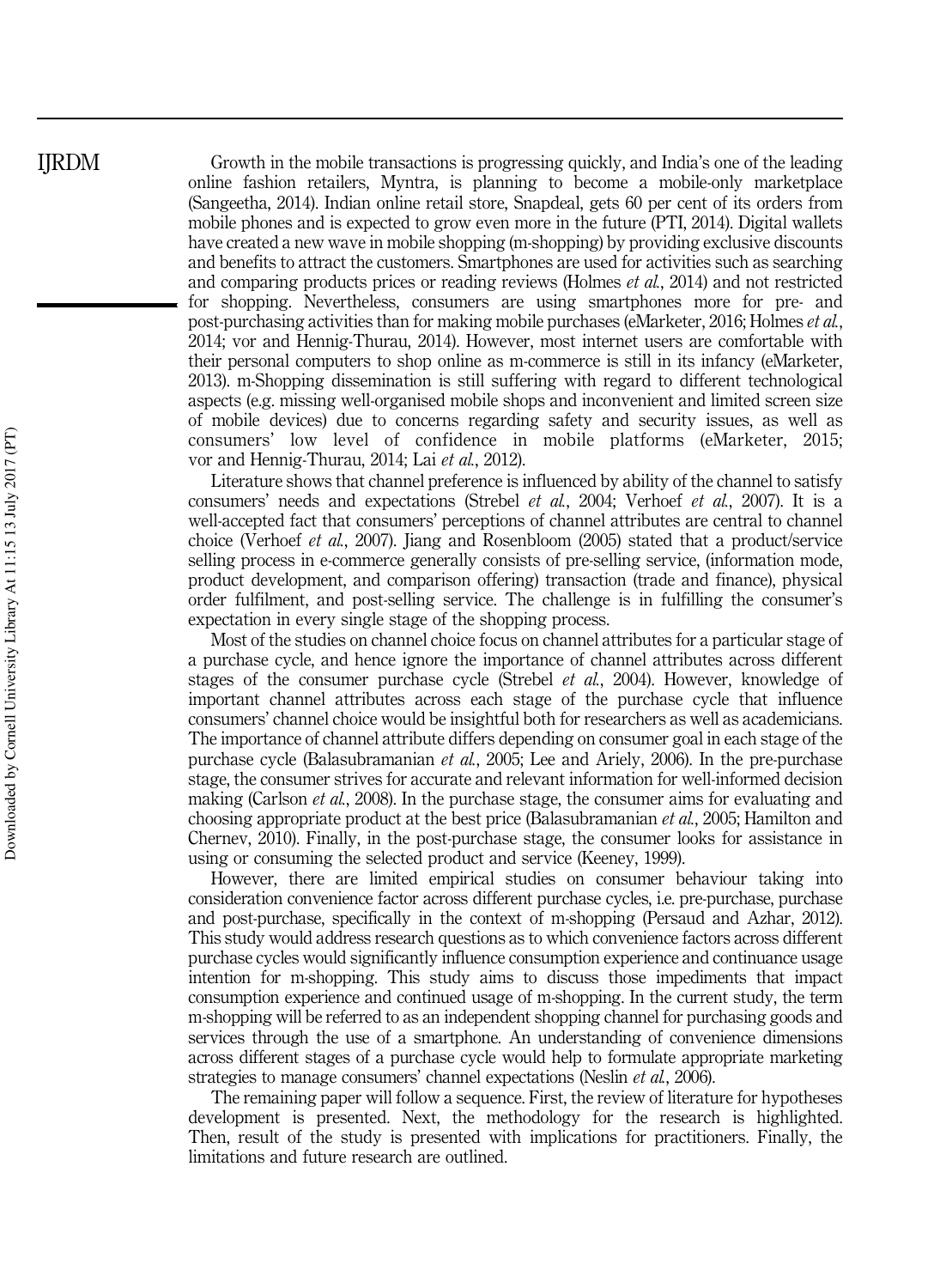# Literature review

Increased ownership of smartphones has made them a potential platform for shopping (Tsai and Ho, 2013). Prior research found that perceived ease of use and usefulness of a system influence purchase intention (Gao and Bai, 2014; Li, 2013; Hussein, 2015; Krishanan *et al.*, 2015). As per the study by eMarketer (2013), m-commerce undoubtedly has grown considerably over the last few years and has the potential to transform shopping experience, still desktops or personal computers are the most preferred devices for online purchases. Though consumers have m-shopping experience, yet they seem unwilling to continue shopping using a mobile phone and this is the major cause of its relatively slow growth (Anil *et al.*, 2003). This calls for a need to study and understand the determinants of consumers' continuance of m-shopping (Hung *et al.*, 2007). Most of the existing research works concentrate on identifying major variables of m-shopping behaviour (Kumar and Mukherjee, 2013; Holmes *et al.*, 2014; Ting *et al.*, 2011). While few researchers attributed consumers' attitudes and perception as main determinants of m-shopping (Holmes *et al.*, 2014; Lu and Su, 2009; Lu *et al.*, 2003); few others researchers focused on motivational factor for shopping via a smartphone channel (Childers *et al.*, 2001; Park and Yang, 2006). Significant proportion of research studies has been in the area of acceptance and adoption of m-shopping, utilitarian and hedonic shopping factors (Bigne *et al.*, 2005; Ko *et al.*, 2009; Li *et al.*, 2012) and customer satisfaction related to m-shopping (Choi *et al.*, 2008). The technology acceptance model is the most widely researched area for understanding users' adoption of a smartphone channel for shopping (Kumar and Mukherjee, 2013). Thakur and Srivastava (2013) in their study investigated factors influencing adoption intention of users for m-commerce in India using the technology acceptance model and innovation resistance theory. Results of the study indicated perceived usefulness, perceived ease of use, security, privacy risks and social influence as the most significant drivers for adopting m-shopping. Research study by Sita (2014) adopted the theory of planned behaviour model (Ajzen, 1991) to study acceptance behaviour towards m-commerce. Jih's (2007) study shows a significant and a positive effect of convenience perception on shopping intention. Earlier studies largely concentrated on consumers' acceptance and usage of the new systems (Pantano and Viassone, 2015). Nur (2016) established a relation between transaction convenience and consumer's satisfaction. Research findings have empirically estimated all dimensions of online shopping convenience, e.g. access convenience, information convenience, and transaction convenience, on customer's satisfaction during online purchasing indicating that consumers look for convenience in conducting transaction on internet. Laukkanen (2007), in his study, found a difference between internet and mobile phone users regarding their channel preferences. Hence, it would be inappropriate to assume that online and mobile phone shoppers belong to same category.

# Theoretical background and hypotheses development

# *Continued usage intention*

Bhattacherjee (2001) proposed an expectation-confirmation model of information systems to explain users' continuance or repurchase decision. This model suggests that perceived usefulness is a post-consumption expectation and that perceived benefit affects continuance intention. This model has been frequently used to investigate the continued use of information technology. Consumers' continuance intention refers to re-engaging in m-shopping activities. The current study attempts to empirically investigate convenience factors that influence continuance usage. Bhattacherjee (2001) defined continuance usage intention as user's subjective likelihood of continuation. Individuals are more likely to perform behaviours that they believe have beneficial results. Previous research on m-shopping acceptance (Gao *et al.*, 2015; Dmour *et al.*, 2014; Schramm-Klein and Wagner, 2014; Hung *et al.*, 2012) defines continuance intention as consumers' post-purchase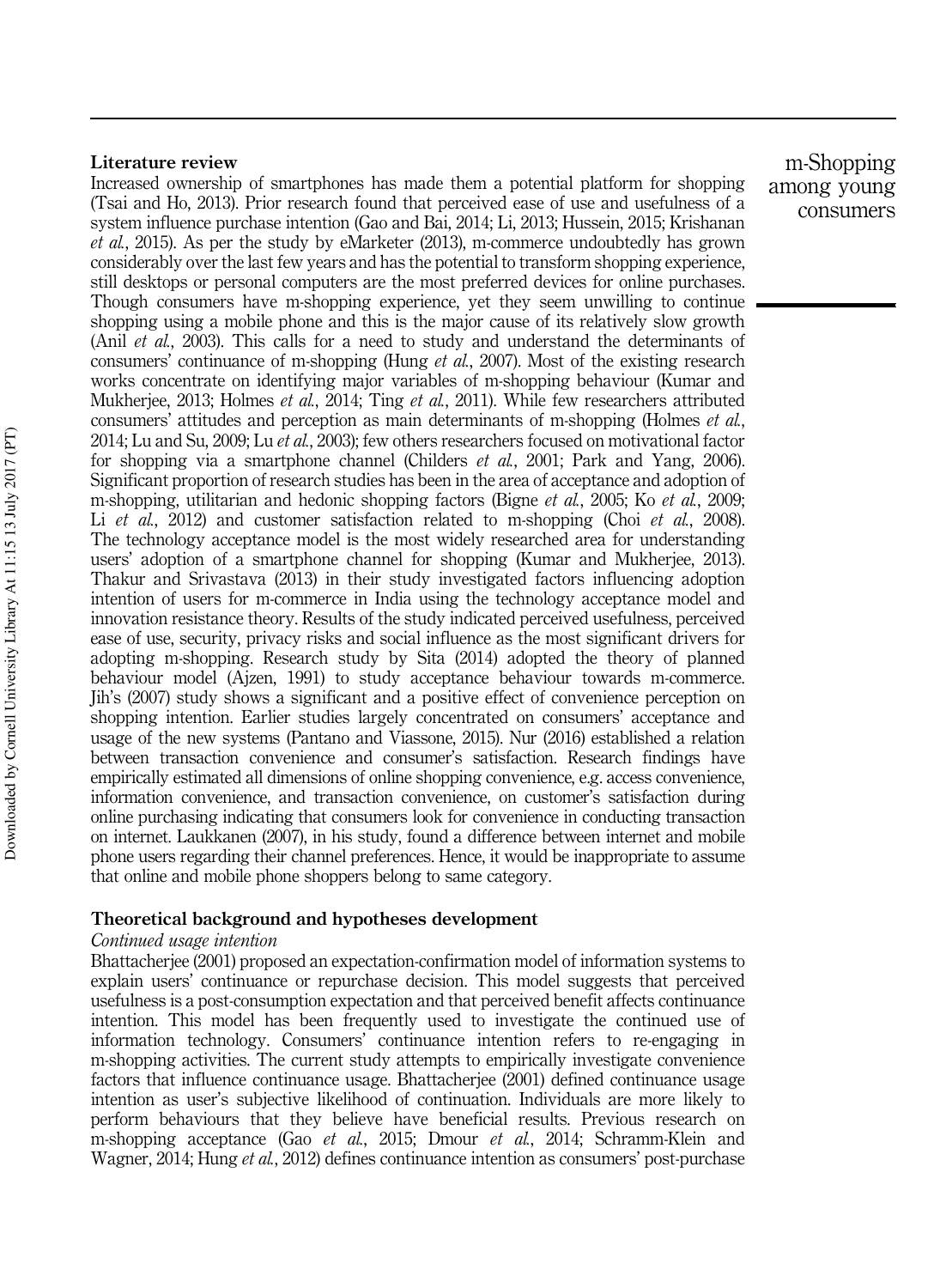re-engagement in m-shopping activities. Confirmation of expectations regarding convenience influences intention for continued use. Perceived convenience is an important mechanism through which users develop their continuance intentions.

### *Consumption experience*

According to Holbrook and Hirschman (1982), consumption experience consists of three aspects: intention to use, activities involved in consumption, and mental events surrounding the act of consumption. Using a mobile device costs users' mental and physical energy in terms of operating keypad and surfing a mobile website. Consumption experiences are created in the minds of consumers, who in turn evaluate, engage in actions and form future intentions about the consumption activity. The current study focuses on the consumption experience operationalized as a measure of behaviour outcome such as future patronage intention (Mathwick *et al.*, 2001), intention to revisit (Demangeot and Broderick, 2007), and amount of time and money spent (Donovan and Rossiter, 1982).

# *m-Shopping convenience*

*Webster*'*s Dictionary* defines convenience as "anything that adds to one's comfort or saves work; useful, handy or helpful device, article, service, etc." (Ling *et al.*, 2013). Convenience can be defined as consumers' perceptions of time and effort involved in using a mobile device (Berry *et al.*, 2002). Convenience can be defined as an effortless and efficient shopping experience (Wolfinbarger and Gilly, 2001). Literature on retail convenience emphasised time and effort convenience as most crucial elements (Seiders *et al.*, 2007). Convenience (Vandana and Deepak, 2016) is defined as "ease of usage of tool, which enhances and allows easy payments, completion of shopping task, getting the products delivered, saves time and energy which is required for the shopping process". These benefits particularly in terms of costs are of a significant value when consumer is under pressure (Beatty and Smith 1987). Berry *et al.* (2002) defined shopping convenience in terms of cognitive, physical, and psychological efforts. Seiders *et al.* (2007) defined shopping convenience as fast and easy to access, select and process transactions. Time saving relates to waiting time (Gehrt and Yale, 1993) while effort saving refers to cognitive, physical, and psychological inputs associated with purchase (Berry *et al.*, 2002). Literature on service quality identified ease of use, depth and quality of information, interactivity and security as convenience factors in virtual shopping (Parasuraman *et al.*, 2005; Yang *et al.*, 2005). Jih (2007) argued that transaction and operational convenience impact consumer's online shopping intentions. Colwell *et al.* (2008) developed a multi-dimension service convenience scale in the context of smartphones. Koo *et al.* (2008) and Yang *et al.* (2005) found visual design, information quality, and service delivery convenience resulting in customer satisfaction. Beauchamp and Ponder (2010) differentiated offline and online customers based on access, search, transaction, and possession convenience and found access and search convenience to be more important compared to transaction convenience for online shoppers. In virtual environments, some research contends that convenience is the most crucial benefit.

Although shopping convenience is of strategic importance, research scholars have carried relatively less empirical study to examine the dimensions of convenience of m-shopping. The importance of shopping convenience necessitates an urgent need for managers to understand and focus on those convenience attributes that are considered most important for shopping on a mobile phone. Based on the literature review, the current study proposes a framework (Figure 1) that incorporates search, evaluation, transaction, possession, and post-purchase convenience for different phases of a purchase cycle as antecedents influencing consumption experience and continuation usage intention of shopping on a mobile phone.

IJRDM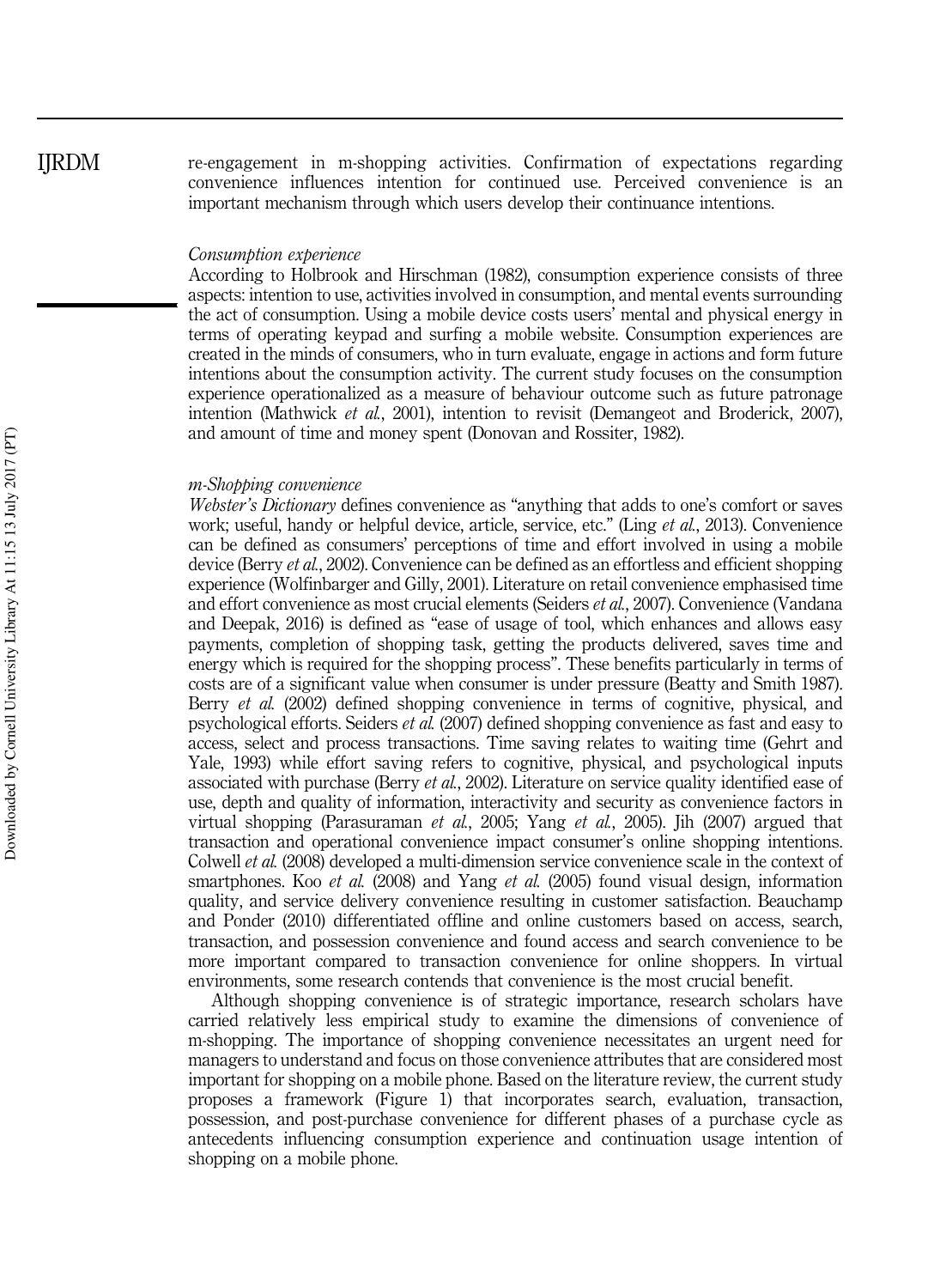

**Note:** \*Denotes supported hypothesis

# *Search convenience*

Search convenience refers to the benefit in terms of availability of information with least effort and time (Yu-Min *et al.*, 2016). Channel that provides useful and precise information is perceived as convenient (Avery, 1996). Consumers generally are more comfortable when a channel provides information with least expending of effort and time for search of product or service information (Hardy, 1982; Moorthy *et al.*, 1997; Verhoef *et al.*, 2007). Consumers would avoid a channel if search cost in terms of time and effort is perceived to be high (Verhoef *et al.*, 2007). A channel that is perceived to be more comprehensive to process information influences consumer's preference ( Jepsen, 2007; Noble *et al.*, 2005). A digital platform presents information in the form of text, tables, graphs, photos, audios, and videos which makes it more comprehensive, thereby enriching the search experience. Loiacono *et al.* (2007) showed a strong link between information convenience and revisit intention. Thus, the following hypotheses are proposed:

- *H1a.* A positive relationship exists between search convenience and consumption experience.
- *H1b.* A positive relationship exists between search convenience and intention to continue shopping on a mobile phone.

# *Evaluation convenience*

Evaluation or decision convenience referred to as choice convenience relates to consumers' perceptions of the time and effort associated with making a decision for choices about a product among competing alternatives (Alicia *et al.*, 2014). Litan and Rivlin (2001) suggest that benefits pertain mostly to improved consumer convenience and expanded choices. Smartphones with advanced technologies such as mobile phone apps allow consumers to easily access, identify, compare and order products, and create shopping lists through user-friendly interface and quick response codes. Thus, mobile retail scenario allows consumers to create a virtual shopping list, access a virtual shopping assistant, search, query, compare, and purchase products/services, and share information on the purchase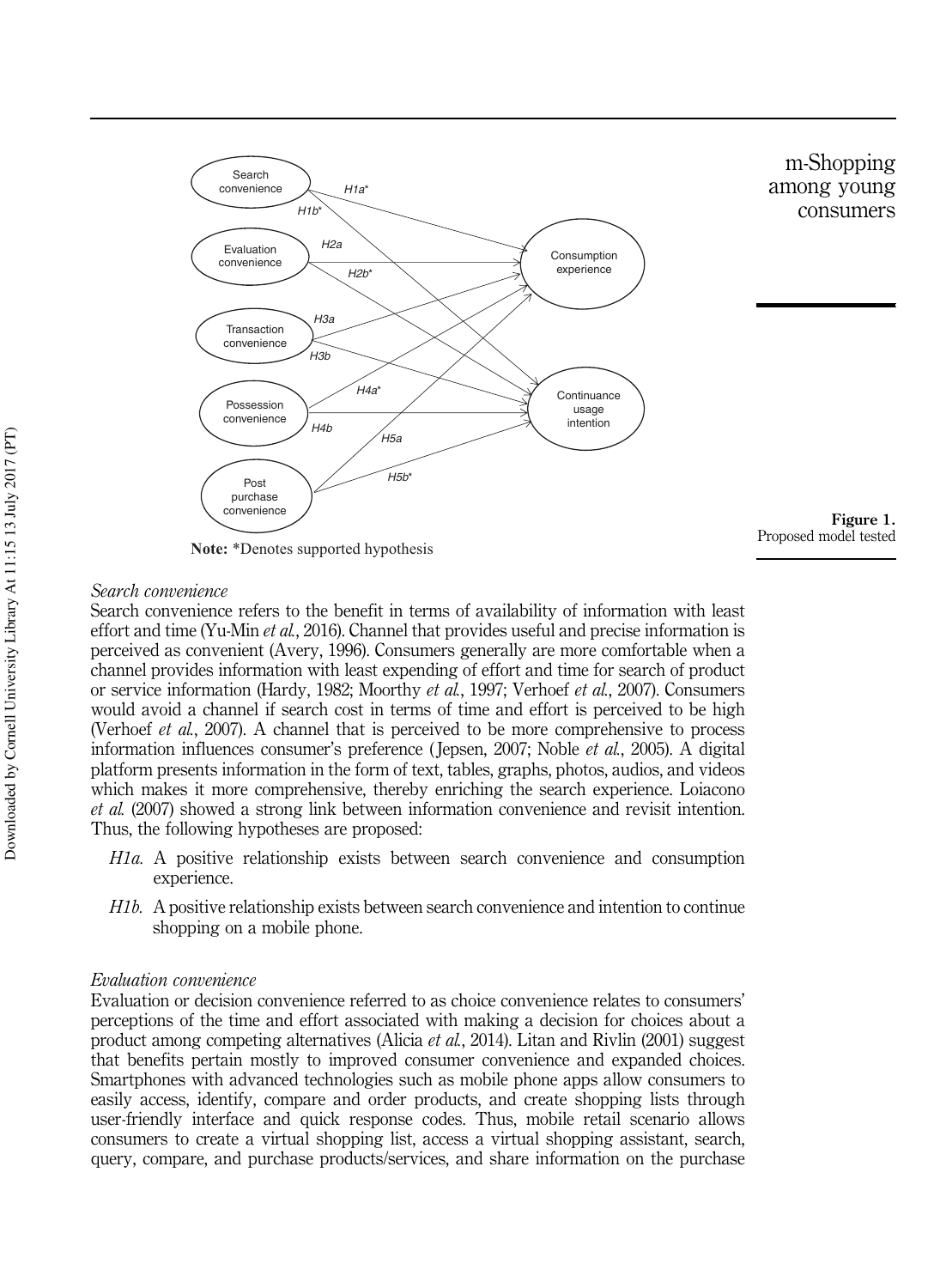experience through social networks. These mobile phone apps are convenient and have a perceived value in terms of consumption experience (Kang *et al.*, 2015). Digital technology allows for display of products in a comprehensive manner for consumers to evaluate options, thereby influencing channel choice (Morales *et al.*, 2005). Consumers have the option to customise their requirement (Liao *et al.*, 2005) which results in perceived evaluation convenience. Display of products' features and customised services influences purchase intention (Tong *et al.*, 2012). Customised option provides convenience (Ko *et al.*, 2009; Park, 2014) leading to positive consumption experience and intention to continue shopping on a mobile phone. Thus, this study proposes the following hypotheses:

- *H2a.* A positive relationship exists between evaluation convenience and consumption experience.
- *H2b.* A positive relationship exists between evaluation convenience and intention to continue shopping on a mobile phone.

### *Transaction convenience*

Transaction convenience entails consumers' perceived expenditure of time and effort to make a transaction, which typically involves payment (Alicia *et al.*, 2014). Transaction security and lack of privacy leads to financial risk associated with transactions of money (Bendapudi and Leonard, 1997) which significantly influence channel choice. Wu and Wang (2006) found privacy and security to be critical factors for m-shopping. Risk, involved in mobile monetary transactions, is the major barrier in adoption of mobile marketing (Ng, 2016; Gao *et al.*, 2015; Groß, 2015). Security concern is important in deterring customer from using m-commerce. Clearly, customers have a tendency to use m-commerce if the system is fully protected. People are concerned about unwanted disclosure or misuse of private information. Considering the whole path to purchase, the transaction-processing risk seems to be most critical in situations when the payment transaction is interrupted due to unstable or limited internet access. This may induce consumer to transaction-processing risk having a negative influence on consumers' intention to continue m-shopping. The privacy and security of mobile transactions performed by using smartphones for marking purchases will consequently prevent consumer from m-shopping on a regular basis (Gao *et al.*, 2015; Lai *et al.*, 2012). The study proposes the following hypotheses:

- *H3a.* A positive relationship exists between transaction convenience and consumption experience.
- *H3b.* A positive relationship exists between transaction convenience and intention to continue shopping on a mobile phone.

### *Possession convenience*

Possession convenience refers to effort required for making a purchase to obtain desired products or amend a transaction (Ling *et al.*, 2013). Purchase effort involves consumers' costs in terms of time and difficulty associated with purchase of product on a specific channel (Bhatnagar and Ratchford, 2004). Consumers choose that channel which facilitates buying and possession convenience. Consumers may not prefer a channel if they perceive this process to be too complex, particularly if they lack the necessary resources to perform the task (Park and Kim, 2003). Furthermore, a consumer can physically inspect a product in retail store and then place the order on a mobile phone. Easy and fast settlement of transaction and possession assistance is associated with purchase/possession convenience (Forsythe *et al.*, 2006; Schröder and Zaharia, 2008). Possession convenience and assistance influences channel choice ( Johnson *et al.*, 2006; Laukkanen, 2007). While finalising a purchase decision consumer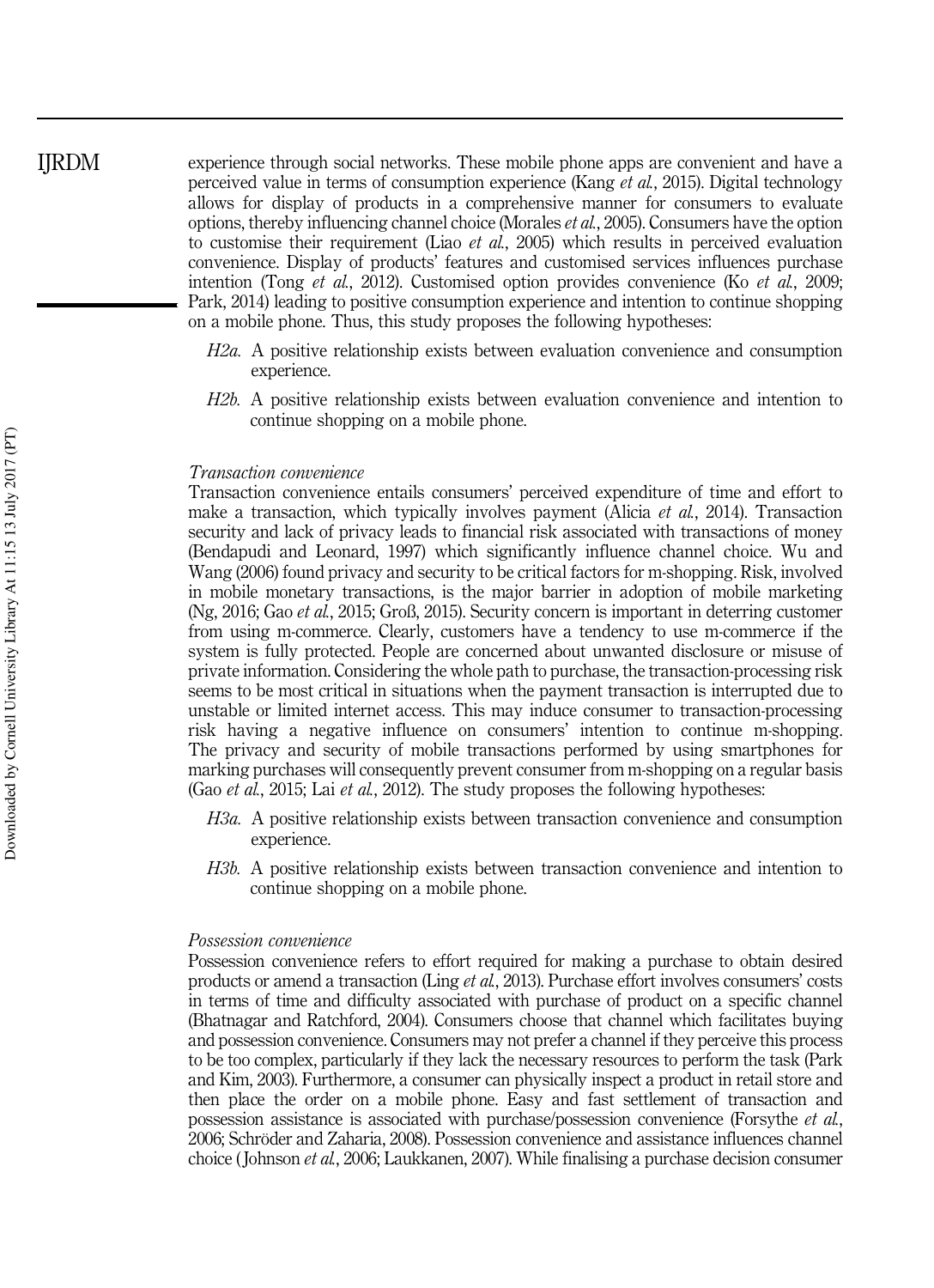often want affirmation in form of feedback. Smartphone offers the opportunity to share information efficiently (Carlson and Zmud, 1999) to get assurance about the choice. Ease with which assurance and endorsement on purchase decision can be acquired influence channel prefers (Forsythe and Shi, 2003). Thus, the following hypotheses are proposed:

m-Shopping among young consumers

- *H4a.* A positive relationship exists between possession convenience and consumption experience.
- *H4b.* A positive relationship exists between possession convenience and intention to continue shopping on a mobile phone.

### *Post-purchase convenience*

Hausman and Siekpe (2009) study reported responsive customer service as a crucial antecedent for intention to revisit or avoidance a channel. Responsive service like prompt and accurate after sales service and guidance influences shopping experience (Chen and Dibb, 2010). Smartphone is the most interactive platform (Ko *et al.*, 2005) in terms of "human message interaction" and "human-human interaction". The real-time tracking system provides the advantage of service delivery as promised (Srinivasan *et al.*, 2002). Consumers can easily mail or call helpline to notify service failure on the spot. Customers get immediate service assistance through helpline number or personal assistance on a mobile phone (Chiang and Liao, 2012). Thus, the following hypotheses are proposed:

- *H5a.* A positive relationship exists between post-purchase convenience and consumption experience.
- *H5b.* A positive relationship exists between post-purchase convenience and intention to continue shopping on a mobile phone.

# Methodology

### *Frame of respondents*

The current study aims to identify convenience factors that influence consumption experience and intention to continue shopping on a mobile phone. The "average m-shopper" is typically a young, well-educated, price-conscious consumer who values convenience of m-shopping ( Jih, 2007; Jih and Lee, 2003). Their experience of online shopping is due to their high affinity for mobile phones (Bigne *et al.*, 2005). Old consumer seems to be reluctant in using m-shopping as it demands cognitive ability to learn new technology (Venkatesh *et al.*, 2012). Therefore, the current study concentrates on young consumers who exhibit high usage of mobile internet. The study was carried out on students between 20 and 30 years of age using a survey method for two months (November and December 2015). The study was conducted in the National Capital Region of India due to its large and diverse population. A purposive sampling technique was used to contact 400 respondents. Respondents were asked a screening question to determine if they had prior experience of m-shopping. Respondents were requested to indicate their response on a Likert scale with 5 as strongly agree to 1 as strongly disagree. The final response used for analysis was 380 resulting in 95 per cent response rate. In total, 62.4 per cent of the respondents were male while 37.6 per cent were female. In all, 46.1 per cent of respondents used mobile phones for services, 34.9 per cent used for purchase of electronic items and books while remaining 19 per cent used for purchase of fashion items and accessories.

### *Measurement instrument*

A structured questionnaire was developed that comprised primarily closed questions to collect data. The questionnaire had two parts. First part addressed the demographic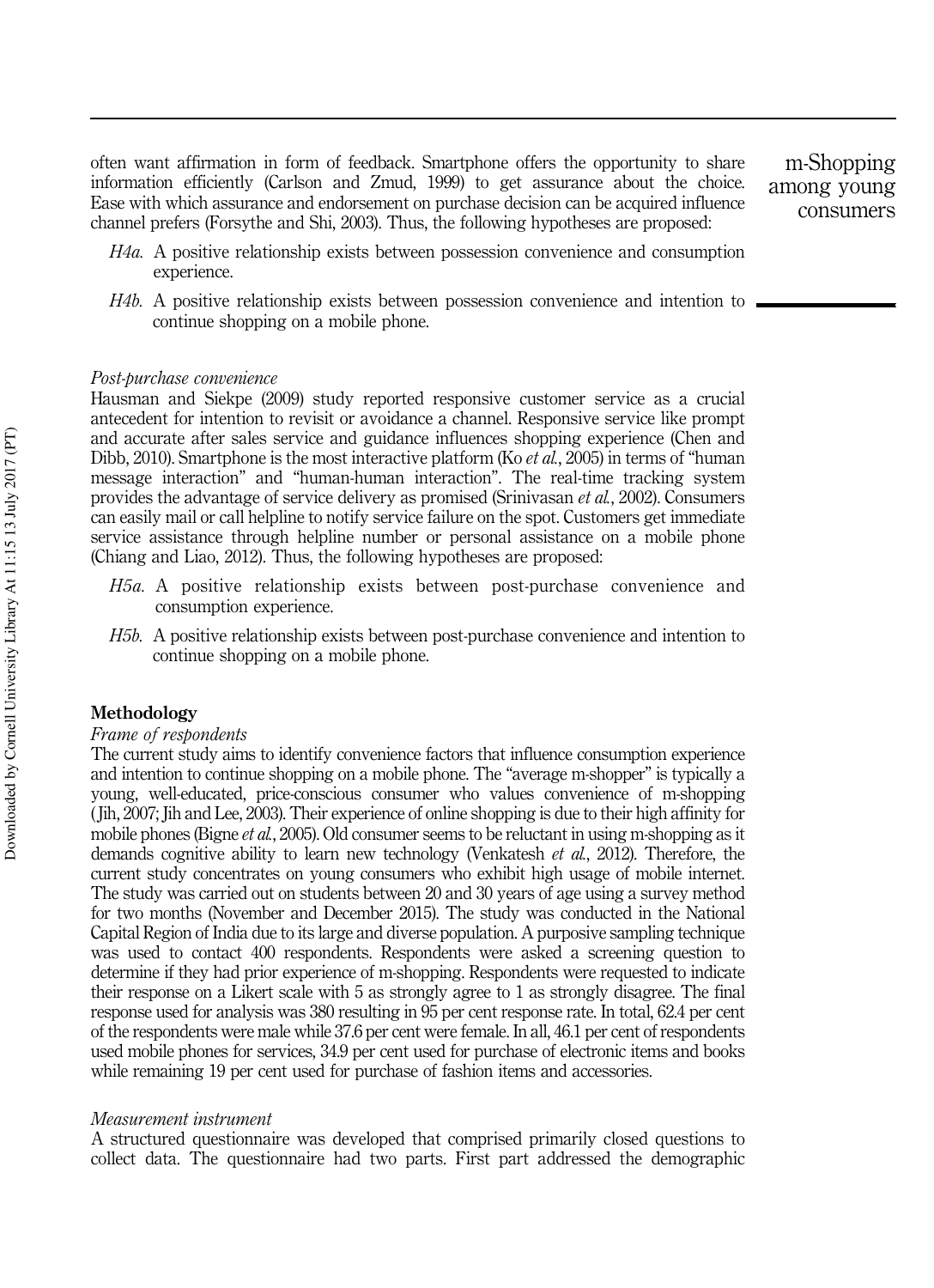# IJRDM

questions while the second part addressed the main questions pertaining to research objective. Holbrook and Hirschman's (1982) consumption experience scale was adopted. Bhattacherjee's (2001) scale was adopted for continued usage intention. Jiang *et al.*'s (2013) convenience scale was used. Respondents were asked to indicate the products/services they purchase on mobile channel. In this study, all constructs were measured using reflective indicators. The indicators to measure each of the constructs were adopted from the previous studies after verifying the suitability in the contextual setting and wherever required few items in the questionnaire were modified based on a pre-test. Measurement scale can be seen in the Appendix.

# Results

# *Measurement model*

The partial least squares (PLS) approach is a latent structural equation modelling technique (Lohmoller, 1989) used to analyse the data that might not have a multivariate normal distribution. It is used for a small sample size (Chin, 1998) and for the analysis of measurement and structural model simultaneously. PLS structural equation model seems most appropriate when the research context is in the early stage and has not been examined extensively (Gefen *et al.*, 2011; Hair *et al.*, 2011, 2013). This approach was preferred as m-shopping research is still in its infancy stage. As suggested by MacKenzie and Podsakoff (2012), the study considered common method bias by sequencing the order of questions appropriately.

# *Measurement model validation*

The measurement model was evaluated by a reliability and validity test. Cronbach's  $\alpha$  value for all variables exceeded the minimum cut-off level of 0.70 (Hair *et al.*, 2010). Composite reliability for each latent variable was greater than 0.80, while AVE was greater than 0.50. This indicates strong reliability and convergent validity as shown in Table I. The diagonal values in parentheses were greater than the entries in corresponding rows and columns, indicating discriminate validity as shown in Table II.

# *Structural model*

The structural model was tested by examining path coefficients,  $t$ -statistics, and  $R^2$  value. Table III and Figure 1 summarise results of the structural model test. Each hypothesis was tested by checking the statistical significance of the path coefficients  $(\beta)$  between each latent variable and the dependent variable (Hyun and Luis, 2015). Out of ten paths examined, five paths were found to be significant. Search, evaluation, transaction, possession and postpurchase convenience explained 37 per cent of the variance in consumption experience and 33 per cent of the variance in continuance usage intention of m-shopping. Search convenience is significantly and positively related to consumption experience  $(\beta = 0.31, t = 5.26, p > 0.001)$ and continuance intention ( $\beta = 0.15$ ,  $t = 2.23$ ,  $p > 0.05$ ) thus supporting *H1a* and *H1b*. These

| Constructs                  | Average variance extracted | Composite reliability | Cronbach's $\alpha$ |
|-----------------------------|----------------------------|-----------------------|---------------------|
| Search convenience          | 0.6171                     | 0.9059                | 0.8767              |
| Evaluation convenience      | 0.5496                     | 0.907                 | 0.883               |
| Transaction convenience     | 0.5505                     | 0.8303                | 0.7293              |
| Possession convenience      | 0.5942                     | 0.8541                | 0.7734              |
| Post-purchase convenience   | 0.5885                     | 0.8771                | 0.8256              |
| Consumption experience      | 0.7169                     | 0.8351                | 0.6051              |
| Continuance usage intention | 0.7551                     | 0.8604                | 0.678               |

Table I. Composite reliability and AVE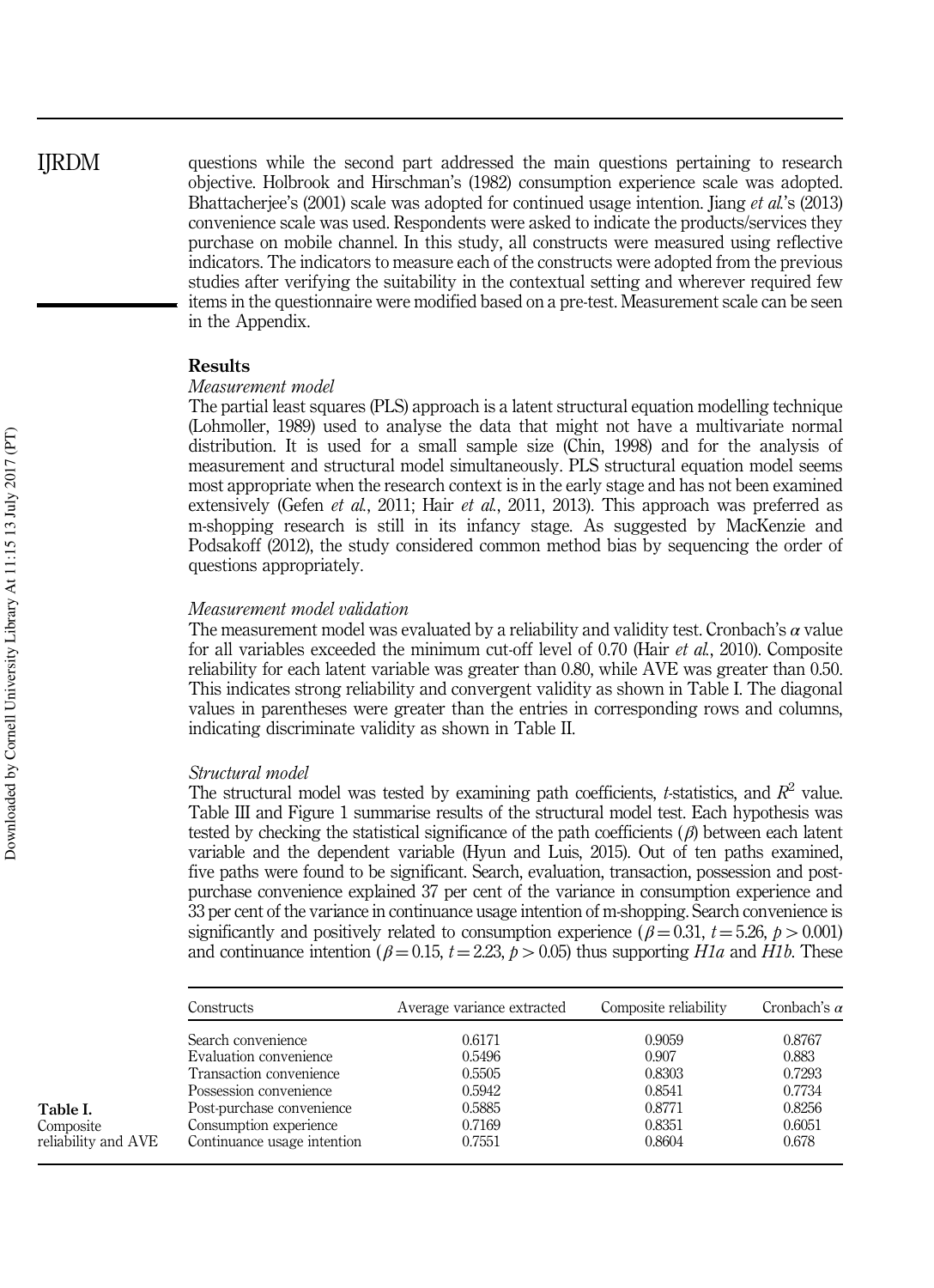|                                                     |        | AVE convenience<br>Search | convenience<br>Evaluation | Transaction<br>convenience | convenience<br>Possession | Post-purchase<br>convenience                                                                                      | experience | Consumption Continuance usage<br>intention |
|-----------------------------------------------------|--------|---------------------------|---------------------------|----------------------------|---------------------------|-------------------------------------------------------------------------------------------------------------------|------------|--------------------------------------------|
| Search convenience                                  | 0.6171 |                           |                           |                            |                           |                                                                                                                   |            |                                            |
|                                                     | 0.5496 | $-0.09$                   |                           |                            |                           |                                                                                                                   |            |                                            |
| Evaluation convenience<br>Transaction convenience   | 1,5505 | 0.08                      | 0.19                      |                            |                           |                                                                                                                   |            |                                            |
| Possession convenience                              | 0.5942 | 0.37                      | $-0.34$                   | $-0.02$                    |                           |                                                                                                                   |            |                                            |
| Post-purchase convenience<br>Consumption experience | 0.5885 | 0.04                      | 0.12                      | 0.55                       | 0.02                      |                                                                                                                   |            |                                            |
|                                                     | 0.7169 | 0.46<br>0.11              | $-0.34$                   | $-0.30$                    | 0.53                      | 0.01                                                                                                              |            |                                            |
| Continuance usage intention                         | 0.7551 |                           |                           |                            | $-0.12$                   | 0.47                                                                                                              | $-0.03$    |                                            |
| Notes: Diagonal entries (                           |        |                           |                           |                            |                           | in italics) represent the square root of the AVE values. All other entries represent the correlation coefficients |            |                                            |

m-Shopping among young consumers

Table II. Correlation matrix and discriminant validity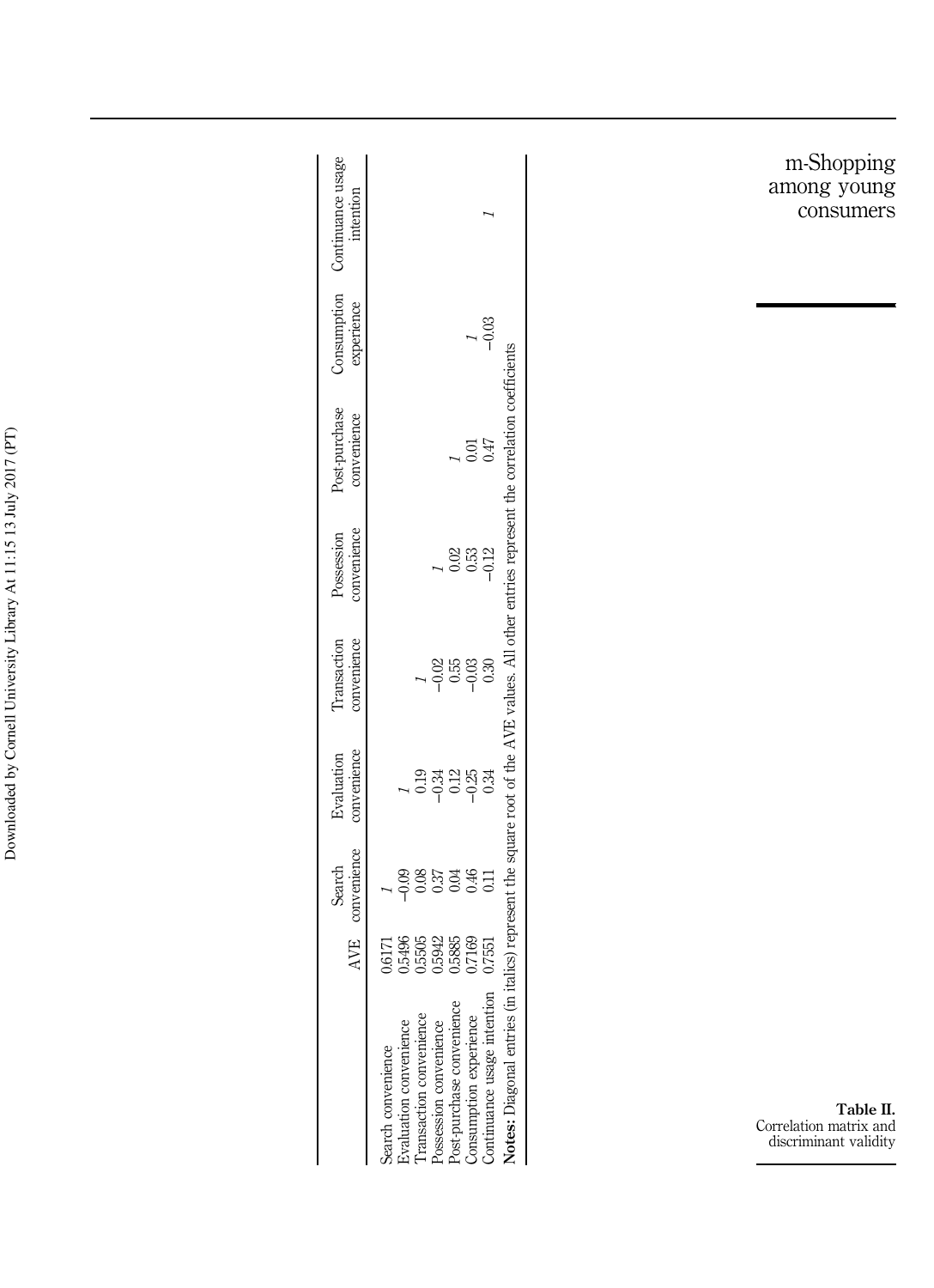| IRDM                 | Path                                                                             | B     |       |    | Sig Hypotheses supported |
|----------------------|----------------------------------------------------------------------------------|-------|-------|----|--------------------------|
|                      | <i>H1a</i> : Search convenience $\rightarrow$ consumption experience             | 0.311 | 5.264 | ** | Supported                |
|                      | <i>H1b</i> : Search convenience $\rightarrow$ continuance usage intention        | 0.153 | 2.237 | *  | Supported                |
|                      | $H2a$ : Evaluation convenience $\rightarrow$ consumption experience              | 0.084 | 1.287 | ns | Not.                     |
|                      | $H2b$ : Evaluation convenience $\rightarrow$ continuance usage intention         | 0.277 | 5.033 | ** | Supported                |
|                      | <i>H3a</i> : Transaction convenience $\rightarrow$ consumption experience        | 0.056 | 0.631 | ns | Not.                     |
|                      | <i>H3b</i> : Transaction convenience $\rightarrow$ continuance usage intention   | 0.007 | 0.096 | ns | Not                      |
|                      | <i>H4a</i> : Possession convenience $\rightarrow$ consumption experience         | 0.384 | 5.095 | ∗∗ | Supported                |
| Table III.           | <i>H4b</i> : Possession convenience $\rightarrow$ continuance usage intention    | 0.097 | .671  | ns | Not.                     |
|                      | <i>H5a</i> : Post-purchase convenience $\rightarrow$ consumption experience      | 0.033 | 0.527 | ns | Not                      |
| Path coefficient and | <i>H5b</i> : Post-purchase convenience $\rightarrow$ continuance usage intention | 0.441 | 5.927 | ** | Supported                |
| hypotheses test      | Notes: * $b < 0.05$ : ** $b < 0.001$                                             |       |       |    |                          |

findings are in line with Xu and Paulins's (2005) research finding which found that web page design, navigation and information searching convenience, boost consumers to buy.

Likewise, evaluation convenience was significant and positively related to continuance usage intention ( $\beta = 0.27$ ,  $t = 5.03$ ,  $p > 0.001$ ). Thus, *H2b* is supported. That is, the higher the evaluation convenience, the greater the intention to continue usage of m-shopping. Personalised and localised promotion while on move comes as a special treat to mobile phone users ( Jones and Issroff, 2007) that facilitates their evaluation decision. Such features offer a sense of achievement (Babin *et al.*, 1994). Similarly possession convenience is positively related to consumption experience ( $\beta = 0.38$ ,  $t = 5.09$ ,  $p > 0.001$ ) thus supporting *H4a*. Consumers experience a feeling of joy, and pleasure from m-shopping as they can easily download websites on their mobile phone (Chinomona, 2013). Again, post-purchase convenience is significantly and positively related to continuance usage intention ( $\beta$  = 0.44,  $t = 5.92$ ,  $p < 0.001$ ). Thus, *H5b* is supported.

However, there is no significant and positive relation between evaluation, transaction and post-purchase convenience with consumption experience. Thus *H2a*, *H3a* and *H5a* are not supported, suggesting that evaluation, transaction and post-purchase convenience are not related to consumption experience. This may be due to the fact that these convenience matter more for the high involved product category which requires cognitive and elaborate consideration. High involved products which are priced high and purchased less frequently necessitate evaluation, transaction and post-purchase convenience like physical verification, transaction security and post-purchase physical assistance in form of installation and maintenance. For the high involved product category like consumer durables, a channel that offers evaluation, transaction and possession convenience will encourage customer to continue purchasing from that channel. It is also found that transaction and possession convenience are not related to continuance usage intention. Thus *H3b* and *H4b* are not supported. Jiang *et al.* (2013) concluded that customers need all kinds of convenience while shopping. Today consumers have more options to shop like retail store, teleshopping, online shopping, etc. Hence, there is likelihood that a consumer will like to exercise his right to purchase from multiple channels. Therefore, channel managers cannot expect consumers to continue shopping from a single channel. Hence, channel managers need to be cognizant of a good fit between convenience factors across different purchase cycles for different product categories.

## **Discussion**

As per the study findings, search convenience is found to significantly impact consumption experience and also consumer's continuation usage of m-shopping. The result supports the research finding (Lee and Kim, 2008; Sen *et al.*, 2006) that consumers find mobile platform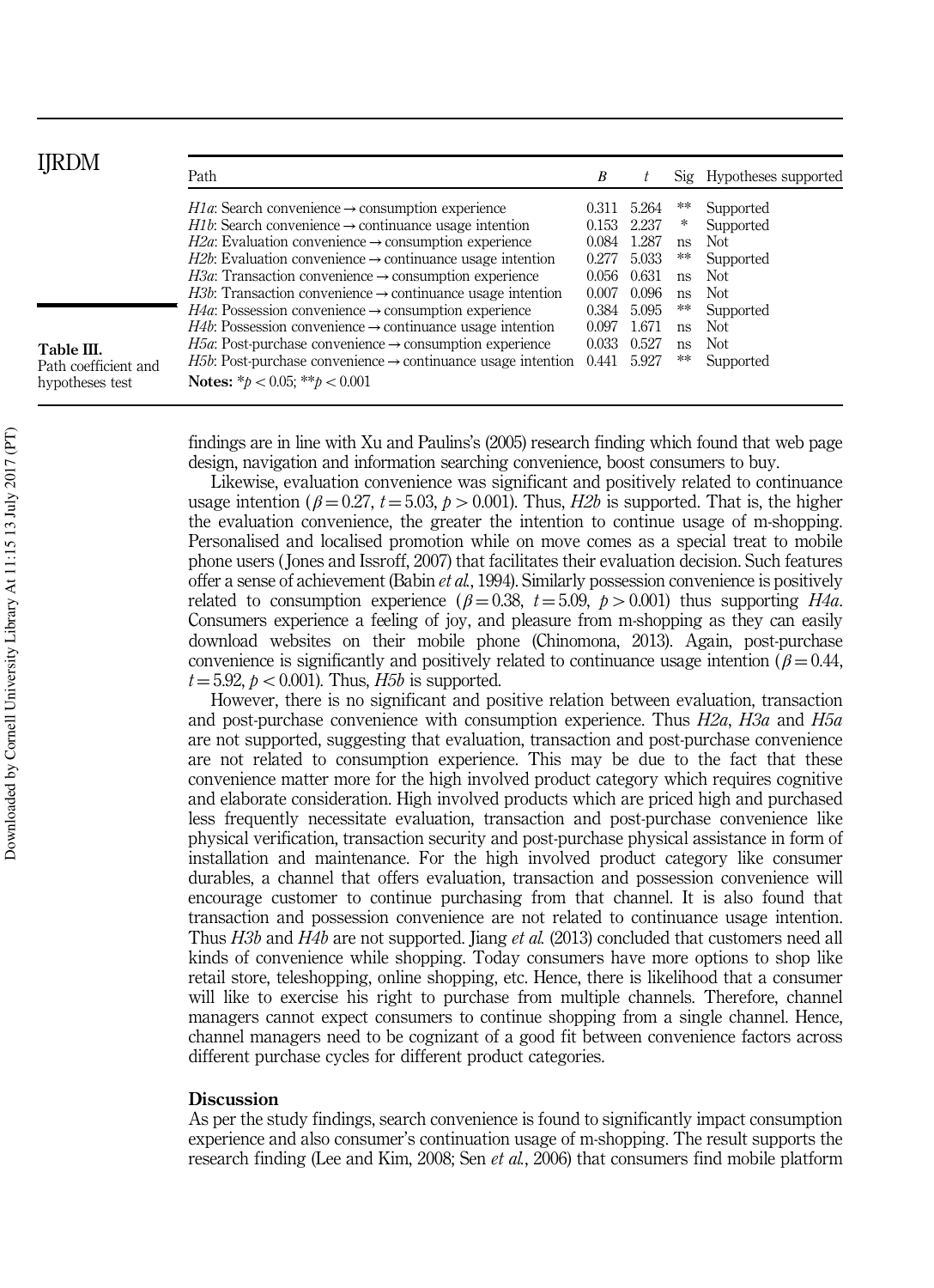comparatively easy and quick to find the required information. The study results confirm with Kollmann *et al.* (2012) findings that search convenience attracts consumer to a particular channel. The study results indicate search convenience as the most influential factor significantly related to consumption experience and continuation usage intention. While evaluation convenience was significantly related to continuation usage intention but not to consumption experience. This may possibly be because consumers are more comfortable to use mobile phone for information search than for purchase. Interestingly, if there is a high level of convenience in pre-purchase activities like information search and evaluation of alternatives, it results in continuation usage intention. Mobile phones facilitate pre-purchase activities such as checking out on product availability, finding a discount offer, and evaluating alternatives particularly for low involvement product. This imply that consumers are still reticent to engage in m-purchasing specifically for high involvement products.

As per the study findings, transaction convenience had no significant relation to consumption experience and continuation usage intention. This is similar to Verhoef *et al.*'s (2007) findings that consumers find it less risky to purchase in real store than on digital platform. Consumer often discontinue m-shopping due to privacy and security concerns. This finding is consistent with Wu and Wang's (2006) study that found privacy protection and perceived risk to influence intention to use m-shopping. Findings also indicate that purchase and post-purchase convenience are not significantly related to consumption experience and continuation usage intention, respectively. As per vor and Hennig-Thurau's (2014) study, m-shopping is still a new approach to many consumers for purchasing goods and services. Knežević *et al.* (2015) found that availability of information, product and service (search and evaluation convenience) are main values of mobile phone applications. As per a Google survey, 42 per cent cited convenience as a major motivating factor for shopping on smartphones (Google Shopper Marketing Council, 2013) which support the results of this study.

## Theoretical implications

This study enhances our understanding of how consumers' perceptions of channel convenience across different purchase stages influence their channel choice. This study extends the applicability of expectancy confirmation model to explore the relationships among various convenience factor and consumption experience and continuation usage of m-shopping. Additionally, this study provides an in-depth understanding of the various convenience factors underlying consumption experience and continuation usage of m-shopping.

## Managerial implications

Superior customer experience is becoming the motto of all channels. This study seems to be the most appropriate piece of work to provide insights on how to provide convenience across various purchase cycles for an excellent m-shopping experience. Thus, this study aims to identify convenience factors contributing to consumption experience and continuance usage intention. Concentrating on m-shopping continuance usage intention, contribution of the study to literature is therefore remarkable since m-shopping world over is still in its infancy (Nielsen, 2013).

The results indicated that search, evaluation, transaction, possession and post-purchase convenience differently influence consumption experience and continuance usage intention of m-shopping. As per the study result, evaluation convenience influenced continuance usage intention for m-shopping. Customised and easy-to-understand product descriptions on smartphone results in evaluation convenience. Mobile phone as a channel should focus on improving consumption experience, for example, display of products in 3-D presenting or animations. Due to 3G and 4G technology, selection of product based on detailed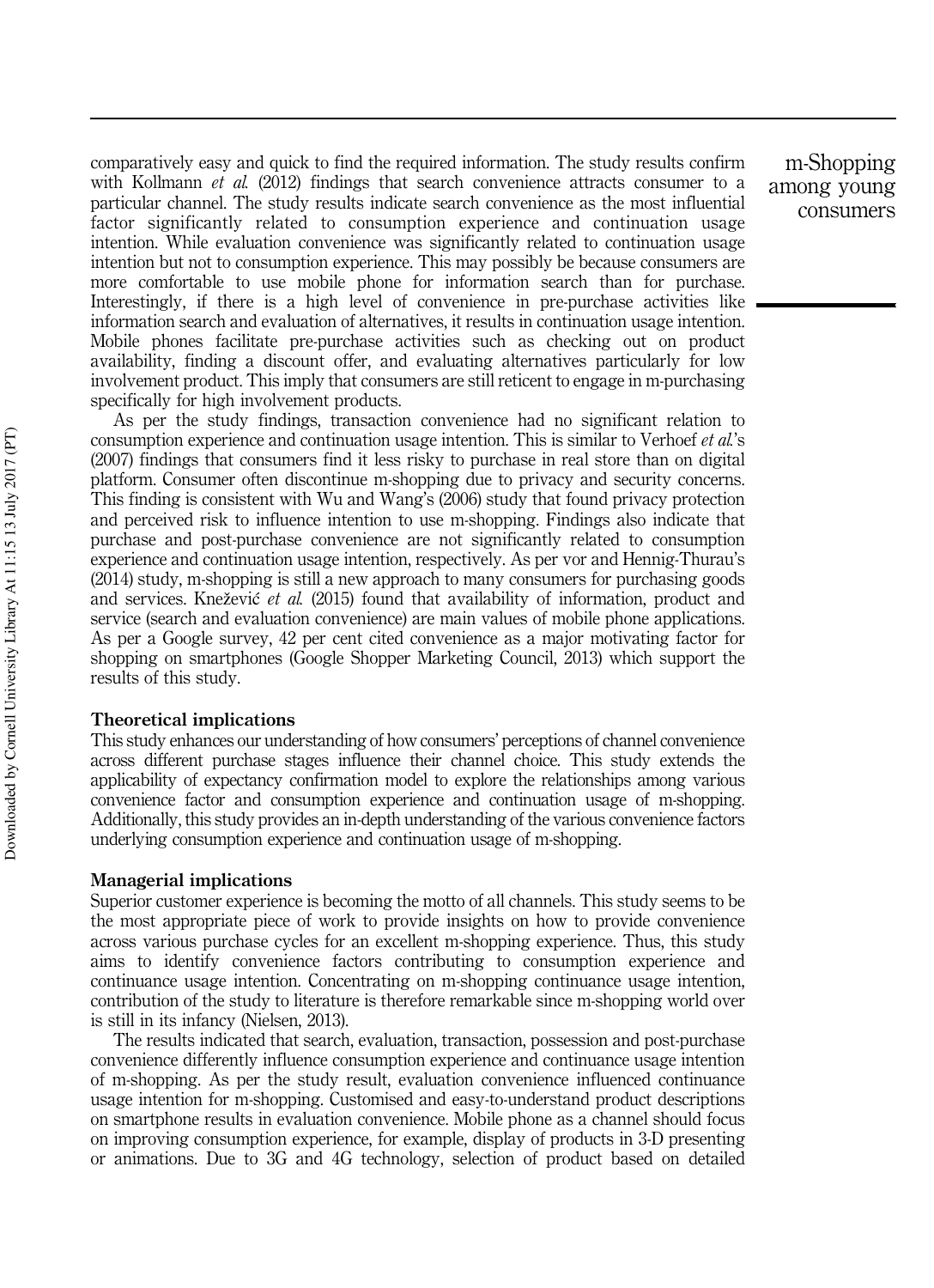information is now becoming possible at just one touch on a smartphone. Text, graphics, and video presentation of features enhances the evaluation of a product on a mobile platform. A mobile platform should offer dynamic drop-down menus with multiple layers of information and walk-through tours featuring avatar to guide and assist consumer while navigation on mobile channel. The design of the website should be simple with a visualised map featuring a quick and automatic sorting and classification based on user command to enhance sorting with minimise efforts. A user-friendly website makes navigation easy with less cognitive effort and time. Instantaneous customer feedback and peer reviews provide the advantage of effortless evaluation within no time before finalising and placing order. The mobile recommender systems can assist consumers based on shopping preferences, location, shopping list, shopping history and browsing behaviour.

According to Cheng *et al.* (2006), consumers' perception on risk is a useful predictor of mcommerce adoption intention. Features like certified encryption, multi-tier authentication, real-time PIN generation, assurance of secure transactions by sending confirmation code and adopting privacy and security policies, and indemnifying consumers in case of fraud can prove useful.

Mobile handset with up-to-date technologies such as fingerprint recognition, digital wallets, heartbeat rate, retinal recognition and other sophisticated technologies would attract and retain more consumers to mobile platforms. M-vendors need to pay attention to legal and technological assurance, safe transaction and provisions for refunds and return guarantees (Khalifa and Shen, 2008; Wu and Wang, 2006; Zhou, 2013). Simple and flexible payment methods can improve transaction convenience.

The findings of the study indicated possession convenience influenced consumption experience. This is because the online check-out process does not have the hassle of lengthy queues. Timely, accurate and personalised services assistance through interactive videos (Pan, 2014) can be provided to customers as a retention strategy. Furthermore, results suggest that post-purchase convenience influence continuation usage of m-shopping. The convenience factors like easy tracking of product movement, cancellation, etc., can make this channel attractive. An innovative method of tracking customer's transaction history and linking to location-based promotions incentives would entice consumer to this channel. Facility to monitor on-time delivery and service quality can enhance post-purchase convenience. In an event of incomplete orders or damaged products, a special app should be designed and made handy for addressing such issues.

Managers should understand and assist consumers by addressing convenience in each stage of the purchase cycle. For example, managers can provide updated information regarding product availability, user-friendly price and product comparison tools, and mobile phone based applications to help consumers check for product availability. Customers should be educated and made aware of smartphone features like global positioning system and radio service system that provide location-specific information, services, special offers and customised discounts (Cherian and Rudrapatna, 2013).

In order to expand the loyal customer base, retailers need to consider how to improve convenience in each purchase stage. The most frequently purchased products/services on mobile phones as per the study results were accessories, electronic, other routine items like tickets and services. This may be due to the fact that customers are already familiar with these product categories and possibly because such category does not require elaborate search, planning or cognition consideration. Smartphone and tablets as pocket size devices are controlled by finger touch. From ergonomic and technological point of reference, smartphones can provide more personal and interactive shopping experience. As customers find value in m-shopping their spending and purchase on this platform will increase, hence retailers should prioritise their investment on supporting and expanding this channel more specifically for routine or low involvement product. Policy should be made not to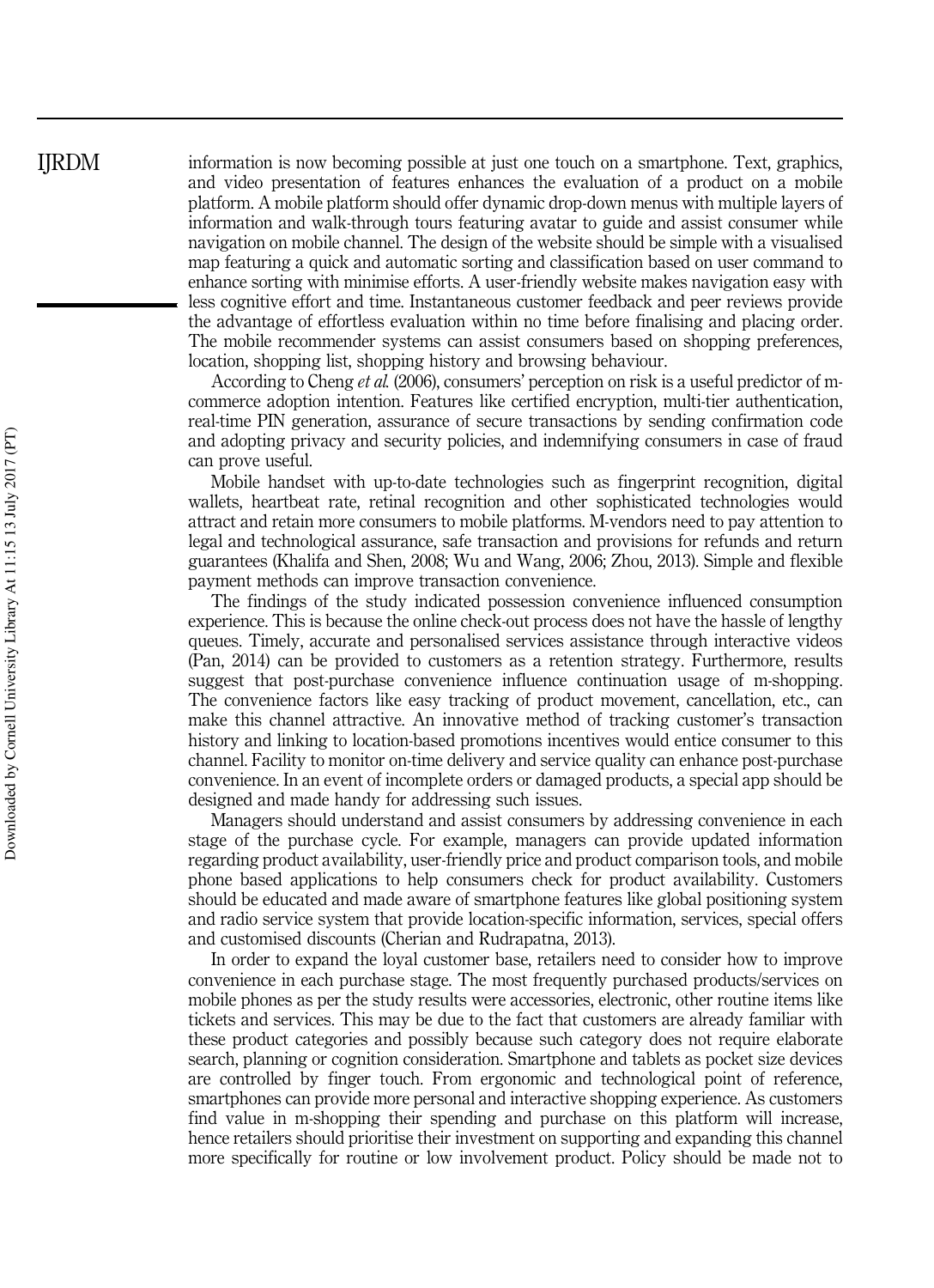impose surcharge fee for making payment on mobile phones. Based on the study results, it can be concluded that managers need to understand and provide superior customer convenience across different purchase cycles to ensure mobile phones emerge as a successful shopping platform. Hung *et al.* (2012, p. 30) suggest "understanding consumer behaviour is critical for successful management and development of m-shopping". This study therefore will be of great use to the practitioners aiming to revolutionise the shopping experience on smartphones.

Limitation and future research

The study had few limitations, which in turn suggest avenues for further research. This study used student population aged between 20 and 30 years, thereby limiting generality of the results. Future research might replicate the study in other countries and on other age groups. Moderating influence of demographic and psychographic can be tested in future study. The extrinsic factor like buying situation can be investigated as a mediator for future research.

# References

- Ajzen, I. (1991), "The theory of planned behavior", *Organizational Behavior and Human Decision Processes*, Vol. 50 No. 2, pp. 179-211.
- Alicia, I.-Y., María, P.M.-R. and Agustín, Á.-H. (2014), "What differentiates internet shoppers from internet surfers?", *The Service Industries Journal*, Vol. 34 No. 6, pp. 530-549, available at: http://dx.doi.org/10.1080/02642069.2014.871536
- Anil, S., Ting, L.T., Moe, L.H. and Jonathan, G.P.G. (2003), "Overcoming barriers to the successful adoption of mobile commerce in Singapore", *International Journal of Mobile Communications*, Vol. 1 Nos 1/2, pp. 194-231.
- Avery, R.J. (1996), "Determinants of search for nondurable goods: an empirical assessment of the economics of information theory", *Journal of Customer Affair*, Vol. 30 No. 2, pp. 390-420.
- Babin, B.J., Darden, W.R. and Griffin, M. (1994), "Work and/or fun: measuring hedonic and utilitarian shopping values", *Journal of Consumer Research*, Vol. 20 No. 4, pp. 644-656.
- Balasubramanian, S., Peterson, R.A. and Jarvenpaa, S.L. (2002), "Exploring the implications of m-commerce for markets and marketing", *Academic of Marketing Science Journal*, Vol. 30 No. 4, pp. 348-361.
- Balasubramanian, S., Raghunathan, R. and Mahajan, V. (2005), "Consumers in a multichannel environment: product utility, process utility and channel choice", *Journal of Interactive Marketing*, Vol. 19 No. 2, pp. 12-30.
- Beatty, S.E. and Smith, S.M. (1987), "External search effort: an investigation across several product categories", *Journal of Consumer Research*, Vol. 14, pp. 83-95.
- Beauchamp, M.B. and Ponder, N. (2010), "Perceptions of retail convenience for in-store and online shoppers", *The Marketing Management Journal*, Vol. 20 No. 1, pp. 49-65.
- Bendapudi, N. and Leonard, L.B. (1997), "Customer's motivations for maintaining relationships with service providers", *Journal of Retailing*, Vol. 73 No. 1, pp. 15-37.
- Berry, L.L., Seiders, K. and Grewal, D. (2002), "Understanding service convenience", *The Journal of Marketing*, Vol. 66 No. 3, pp. 1-17.
- Bhatnagar, A. and Ratchford, B.T. (2004), "A model retail format competition for nondurable goods", *International Journal of Research Marketing*, Vol. 21 No. 1, pp. 39-59.
- Bhattacherjee, A. (2001), "Understanding information systems continuance: an expectation confirmation model", *MIS Quarterly*, Vol. 25 No. 3, pp. 351-370.
- Bigne, E., Ruiz, C. and Sanz, S. (2005), "The impact of internet user shopping patterns and demographics on consumer mobile buying behaviour", *Journal of Electronic Commerce Research*, Vol. 6 No. 3, pp. 193-209.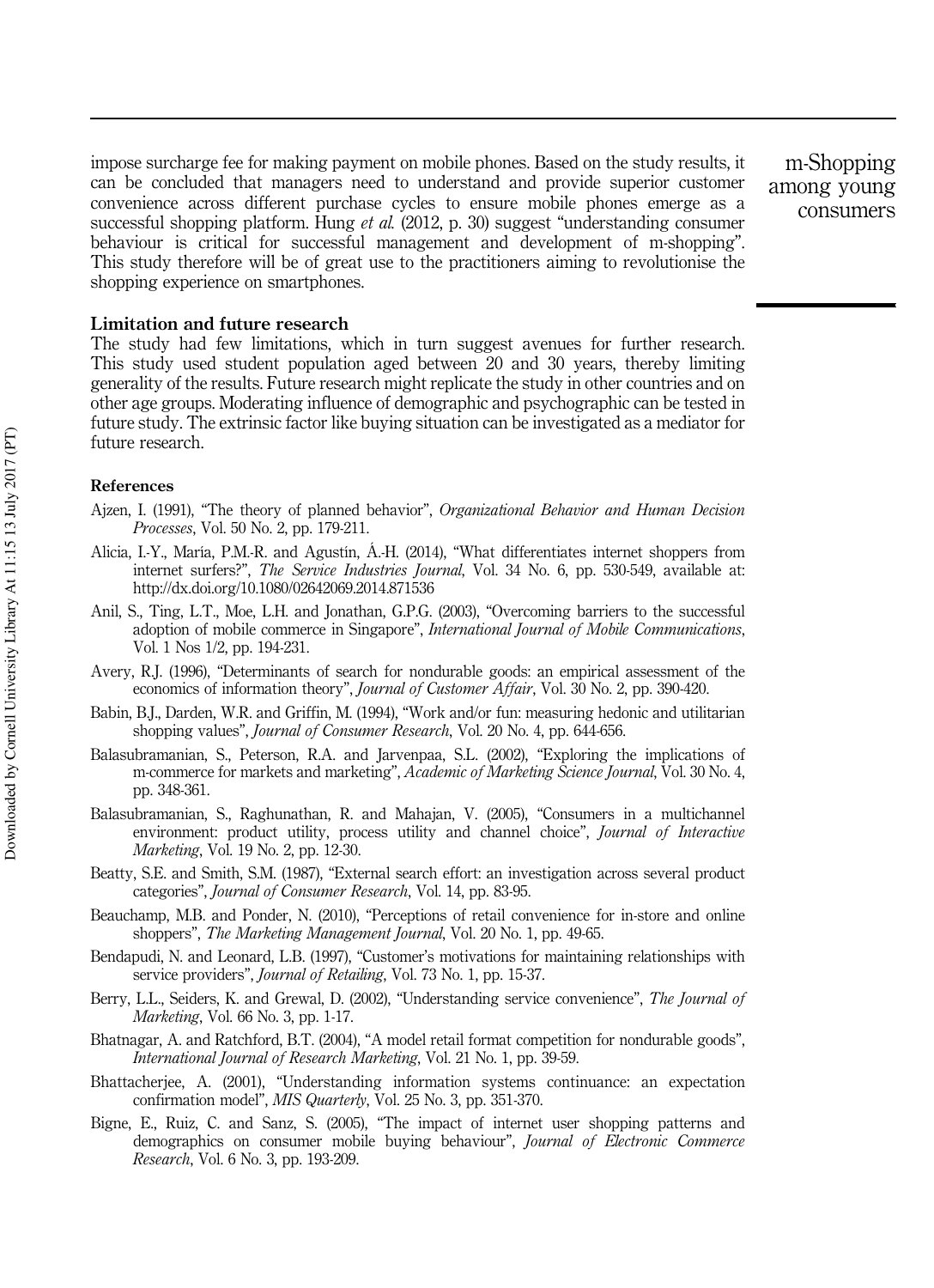Carlson, J.R. and Zmud, R.W. (1999), "Channel expansion theory and experiential nature of media richness perception", *Academy of Management Journal*, Vol. 42 No. 2, pp. 153-170.

- Carlson, K., Janiszewski, C., Keney, R., Krantz, D., Kunreuther, H. and Luce, M.F. (2008), "A theoretical framework for goal based choice and for prescriptive analysis", *Marketing Letters*, Vol. 19 No. 3, pp. 241-254.
- Chen, J. and Dibb, S. (2010), "Consumer trust in the online retail context: exploring the antecedents and consequences", *Psychology and Marketing*, Vol. 27 No. 4, pp. 323-346.
- Cheng, T.C.E., Lam, D.Y.C. and Yeung, A.C.L. (2006), "Adoption of internet banking: an empirical study in Hong Kong", *Decision Support Systems*, Vol. 42 No. 3, pp. 1558-1572.
- Cherian, S.S. and Rudrapatna, A.N. (2013), "LTE location technologies and delivery solutions", *Bell Labs Technical Journal*, Vol. 18, pp. 175-194.
- Chiang, I.P. and Liao, Y.S. (2012), "Exploring the key success factors of mobile commerce in Taiwan", *26th International Conference on Advanced Information Networking and Applications Workshops*, pp. 369-374.
- Childers, T.L., Carr, C.L., Peck, J. and Carson, S. (2001), "Hedonic and utilitarian motivations for online retail shopping behaviour", *Journal of Retailing*, Vol. 77 No. 4, pp. 511-535.
- Chin, W. (1998), "Commentary: issues and opinion on structural equation modeling", *MIS Quarterly*, Vol. 22 No. 1, pp. 7-16.
- Chinomona, R. (2013), "The influence of market related mobile activities on the acceptance of mobile marketing and consumer intention to purchase products promoted by SMS in South Africa", *The Journal of Applied Business Research*, Vol. 29 No. 6, pp. 1897-1907.
- Choi, J., Seol, H., Lee, S., Cho, H. and Park, Y. (2008), "Customer satisfaction factor of mobile commerce in Korea", *Internet Research*, Vol. 18 No. 3, pp. 1212-1217.
- Colwell, S.R., Aung, M., Holden, V. and Holden, A. (2008), "Toward a measure of service convenience: multiple-item scale development and empirical test", *Journal of Services Marketing*, Vol. 22 No. 2, pp. 160-169.
- Demangeot, C. and Broderick, A.J. (2007), "Conceptualising consumer behaviour in online shopping environments", *International Journal of Retail & Distribution Management*, Vol. 35 No. 11, pp. 878-894.
- Dmour, H.A., Alshurideh, M. and Shishan, F. (2014), "The influence of mobile application quality and attributes on the continuance intention of mobile shopping", *Life Science Journal*, Vol. 11 No. 10, pp. 172-181.
- Donovan, R.J. and Rossiter, J.R. (1982), "Store atmosphere: an environmental psychology approach", *Journal of Retailing*, Vol. 58 No. 1, pp. 34-57.
- eMarketer (2013), "Tablets, smartphones drive mobile commerce to record heights", available at: www.emarketer.com/newsroom/index.php/emarketer-tabletssmartphonesdrive-mobilecommerce-record-heights/ (accessed 27 April 2014).
- eMarketer (2015), "Why mobile shopping remains an upper-funnel affair", available at: www.emarketer. com/Article/Why-Mobile-Shopping-Remains-Upper-Funnel-Affair/1012661 (accessed July 2016).
- eMarketer (2016), "Most digital buyers will make purchases via a smart phone by 2017", available at: www.emarketer.com/Article/Most-Digital-Buyers-Will-Make-Purchases-via-Smartphone-by-20 17/1013590 (accessed July 2016).
- Forsythe, S., Liu, C., Shannon, D. and Gardner, L.C. (2006), "Development of a scale to measure the perceived benefits and risks of online shopping", *Journal of Interactive Marketing*, Vol. 20 No. 2, pp. 55-75.
- Forsythe, S.M. and Shi, B. (2003), "Customer patronage and risk perceptions in internet shopping", *Journal of Business Research*, Vol. 56 No. 5, pp. 867-875.
- Gao, L. and Bai, X. (2014), "A unified perspective on the factors influencing consumer acceptance of the internet and of things technology", *Asia Pacific Journal of Marketing and Logistics*, Vol. 26 No. 2, pp. 211-231.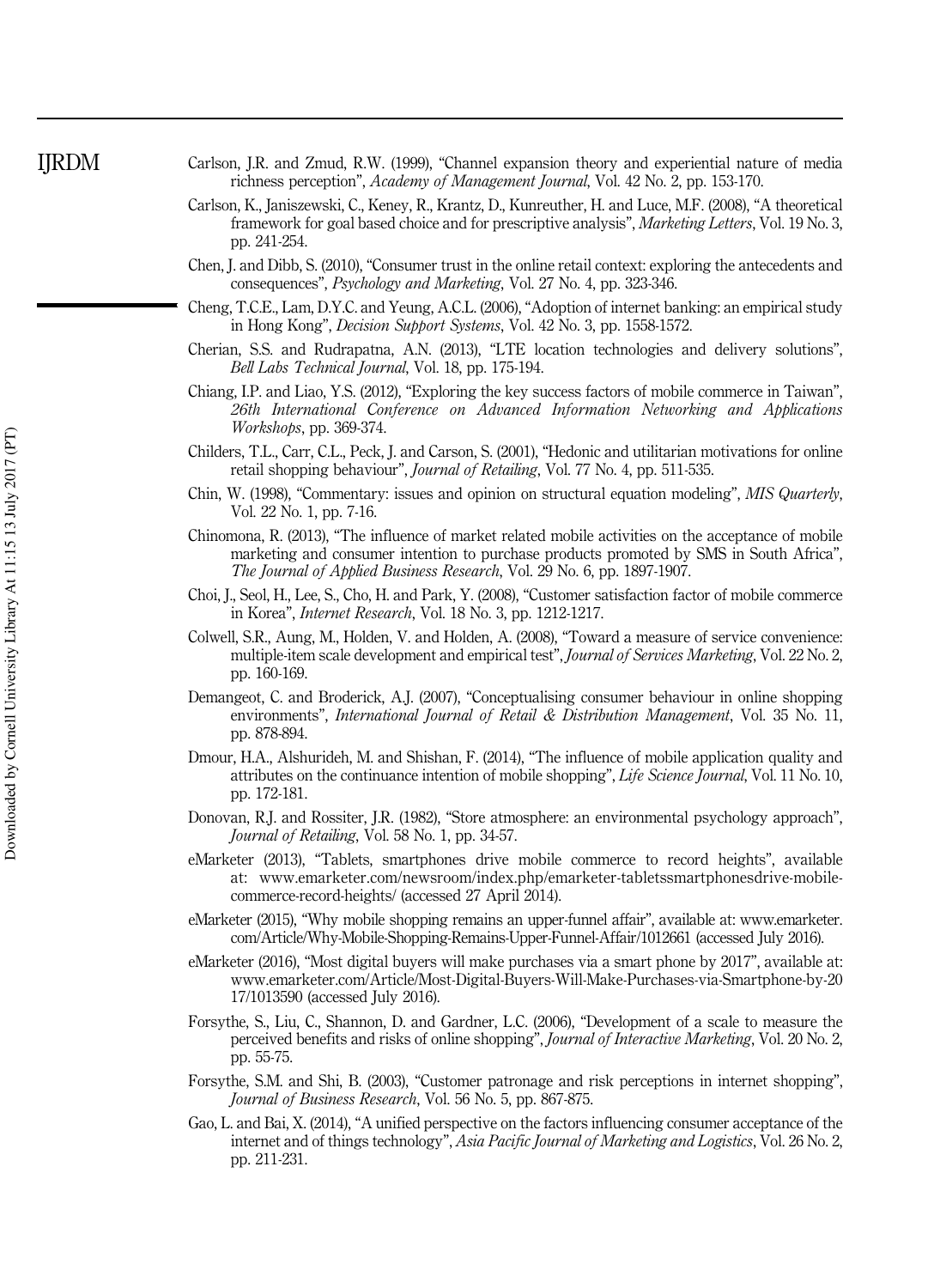- Gao, L., Waechter, K.A. and Bai, X. (2015), "Understanding consumers' continuance intention towards mobile purchase: a theoretical framework and empirical study – a case of China", *Computers in Human Behaviour*, Vol. 53, pp. 249-262.
- m-Shopping among young consumers
- Gefen, D., Ridgon, E.E. and Straub, D.W. (2011), "Editor's comments: an updated and extension to SEM guidelines for administrative and social science research", *MIS Quarterly*, Vol. 35 No. 2, pp. 3-15.
- Gehrt, K.C. and Yale, L.J. (1993), "The dimensionality of the convenience phenomenon: a qualitative re-examination", *Journal of Business and Psychology*, Vol. 18 No. 2, pp. 163-180.
- Google Shopper Marketing Council (2013), "Mobile in-store research how in-store shoppers are using mobile devices", Google Research, April, available at: www.thinkwithgoogle.com/researchstudies/mobile-in-store.html (accessed 17 December, 2014).
- Groß, M. (2015), "Mobile shopping: a classification framework and literature review", *International Journal of Retail & Distribution Management*, Vol. 43 No. 3, pp. 221-241.
- Hair, J.F., Ringle, C.M. and Sarstedt, M. (2011), "PLS-SEM: indeed a silver bullet", *Journal of Marketing Theory and Practice*, Vol. 18 No. 2, pp. 139-152.
- Hair, J.F., Black, W.C., Babin, B.J. and Anderson, R.E. (2010), *Multivariate Data 624 Analysis*, 7th ed., Pearson Prentice-Hall, Upper Saddle River, NJ.
- Hair, J.F., Hult, G.T.M., Ringle, C.M. and Sarstedt, M. (2013), *A Primer on Partial Least Squares Structural Equation Modeling (PLS-SEM)*, Sage, Thousand Oaks, CA.
- Hamilton, R. and Chernev, A. (2010), "The impact of product line extensions and consumer goals on the formation of price image", *Journal of Marketing Research*, Vol. 47 No. 1, pp. 51-62.
- Hardy, A.P. (1982), "The selection of channels with seeking information: cost/benefit vs. least-effort", *Information Process and Management*, Vol. 18 No. 6, pp. 289-293.
- Hausman, A.V. and Siekpe, J.S. (2009), "The effect of web interface features on consumer online purchase intentions", *Journal of Business Research*, Vol. 62 No. 1, pp. 5-13.
- Holbrook, M.B. and Hirschman, E.C. (1982), "The experiential aspect of consumption: consumer fantasies, feeling and fun", *Journal of Consumer Research*, Vol. 9 No. 2, pp. 132-140.
- Holmes, A., Byrne, A. and Rowley, J. (2014), "Mobile shopping behaviour: insights in to attitudes, shopping process involvement and location", *International Journal of Retail & Distribution Management*, Vol. 42 No. 1, pp. 25-39.
- Hsieh, C.T. (2014), "Mobile commerce: accessing new business opportunities", *Communications of the IIMA*, Vol. 7 No. 1, p. 9.
- Hung, M.C., Hwang, H.G. and Hsieh, T.C. (2007), "An exploratory study on the continuance of mobile commerce: an extended expectation-confirmation model of information system use", *International Journal of Mobile Communications*, Vol. 5 No. 4, pp. 409-422.
- Hung, M.-C., Yang, S.-T. and Hsieh, T.-C. (2012), "An examination of the determinants of mobile shopping continuance", *International Journal of Electronic Business Management*, Vol. 10 No. 1, pp. 29-37.
- Hussein, Z. (2015), "Explicating students' behaviours of e-learning: a viewpoint of the extended technology acceptance", *International Journal of Management and Applied Science*, Vol. 1 No. 10, pp. 68-73.
- Hyun, S.Y. and Luis, G.O. (2015), "Influencing factors of trust in consumer-to-consumer electronic commerce with gender and age", *International Journal of Information Management*, Vol. 35 No. 3, pp. 352-363.
- Jepsen, A.L. (2007), "Factors affecting consumer use of the internet for information search", *Journal of Interactive Marketing*, Vol. 21 No. 3, pp. 21-34.
- Jiang, L.A., Zhilin, Y. and Minjoon, J. (2013), "Measuring consumer perceptions of online shopping convenience", *Journal of Service Management*, Vol. 24 No. 2, pp. 191-214.
- Jiang, P. and Rosenbloom, B. (2005), "Customer intention to return online price perception, attributelevel performance, and satisfaction unfolding over time", *European Journal of Marketing*, Vol. 39 Nos 1/2, pp. 150-174.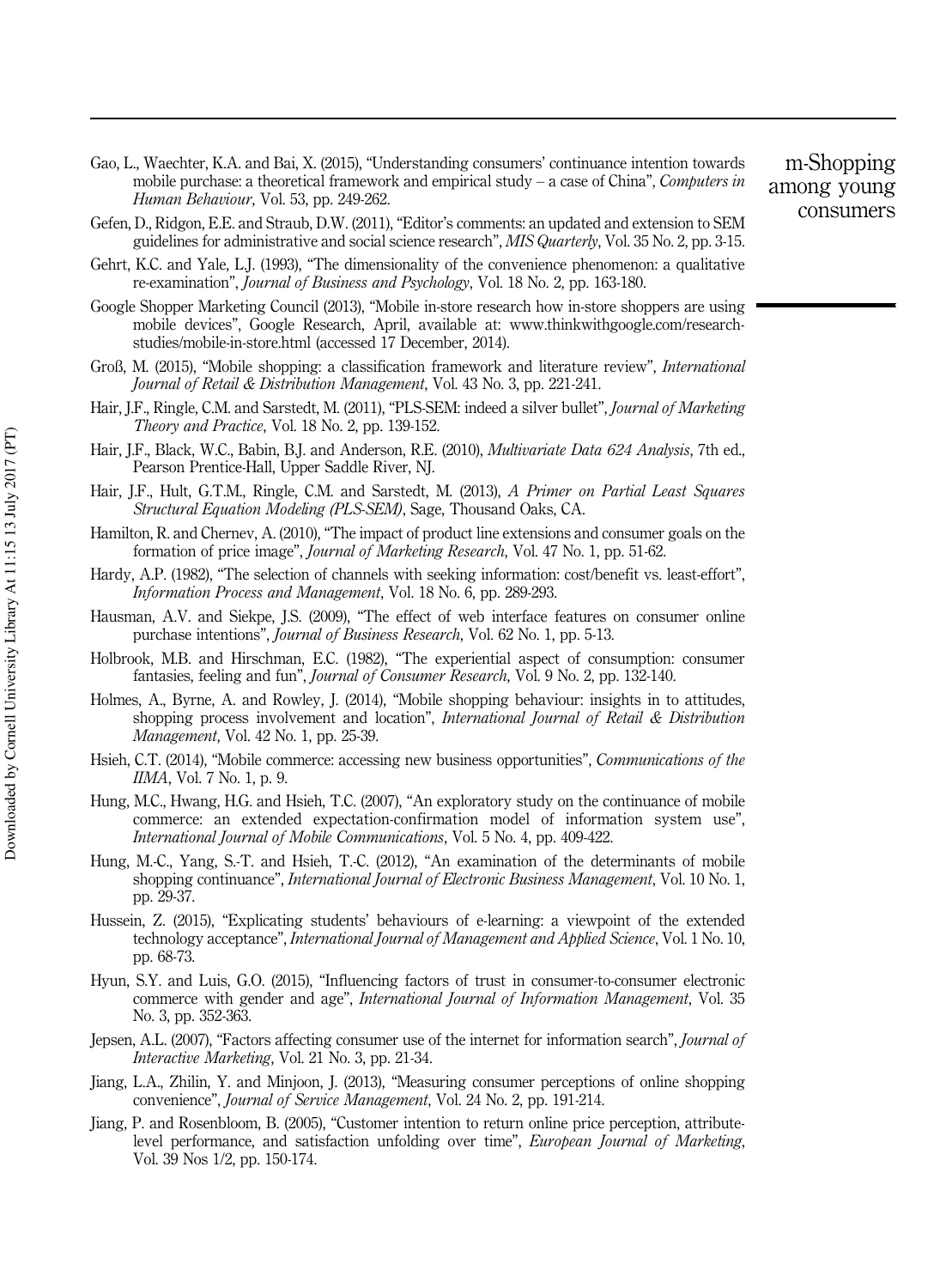- Jih, W.J. (2007), "Effects of consumer-perceived convenience on shopping intention in mobile commerce: an empirical study", *International Journal of E-Business Research*, Vol. 3 No. 4, pp. 33-48.
- Jih, W.-J.K. and Lee, S.-F. (2003), "An exploratory analysis of relationships between cellular phone uses' shopping motivators and lifestyle indicators", *Journal of Computer Information Systems*, Vol. 44 No. 2, pp. 65-73.
- Johnson, K.K.K., Yoo, J.J., Rhee, J., Lennon, S., Jasper, C. and Damhorst, M.Y. (2006), "Multi-channel shopping: channel use among rural consumers", *International Journal of Retail and Distribution Management*, Vol. 34 No. 6, pp. 453-466.
- Jones, A. and Issroff, K. (2007), "Motivation and mobile devices: exploring the role of appropriation and coping strategies", *ALT-J: Research in Learning Technology*, Vol. 15 No. 3, pp. 247-258.
- Kang, J.-Y.M., Mun, J.M. and Johnson, K.K.P. (2015), "In-store mobile usage: downloading and usage intention toward mobile location-based retail apps", *Computers in Human Behaviour*, Vol. 46, pp. 210-217.
- Keeney, R. (1999), "The value of internet commerce to the customer", *Management Science*, Vol. 45 No. 4, pp. 533-542.
- Khalifa, M. and Shen, K.N. (2008), "Explaining the adoption of transactional B2C mobile commerce", *Journal of Entrepreneur Information Management*, Vol. 21 No. 2, pp. 110-124.
- Knežević, B., Delić, M. and Knego, N. (2015), "Smartphones and mobile applications as shopping tools – attitudes of young retail consumers in Croatia", *Handel Wewn*ę*trzny*, Vol. 5 No. 358, pp. 188-202.
- Ko, E., Kim, E.-Y. and Lee, E.-K. (2009), "Modeling consumer adoption of mobile shopping for fashion product in Korea", *Psychology and Marketing*, Vol. 26 No. 7, pp. 669-687.
- Ko, H., Cho, C.H. and Roberts, M.S. (2005), "Internet uses and gratifications: a structural equation model of interactive advertising", *Journal of Advertising*, Vol. 34 No. 2, pp. 57-70.
- Kollmann, T., Kuckertz, A. and Kayser, I. (2012), "Cannibalization or synergy? Consumers' channel selection in online-offline multichannel systems", *Journal of Retail and Consumer Services*, Vol. 19 No. 2, pp. 186-194.
- Koo, D.M., Kim, J.J. and Lee, S.H. (2008), "Personal values as underlying motives of shopping online", *Asia Pacific Journal of Marketing and Logistics*, Vol. 20 No. 2, pp. 156-173.
- Krishanan, D., Khin, A.A. and Teng, L.L. (2015), "Attitude towards using online banking in Malaysia", *British Journal of Economics, Management and Trade*, Vol. 7 No. 4, pp. 306-315.
- Kumar, A. and Mukherjee, A. (2013), "Shop while you talk: determinants of purchase intentions through a mobile device", *International Journal of Mobile Marketing*, Vol. 8 No. 1, pp. 23-37.
- Lai, J.-Y., Debbarma, S. and Ulhas, K.R. (2012), "An empirical study of consumer switching behaviour towards mobile shopping: a push-pull-mooring model", *International Journal of Mobile Communication*, Vol. 10 No. 4, pp. 386-404.
- Laukkanen, T. (2007), "Customer preferred channel attributes in multi-channel electronic banking", *International Journal of Retail & Distribution Management*, Vol. 35 No. 5, pp. 393-412.
- Laukkanen, T. (2007), "Internet vs mobile banking: comparing customer value perceptions", *Business Process Management Journal*, Vol. 13 No. 6, pp. 788-797.
- Lee, H.H. and Kim, J. (2008), "The effects of shopping orientations on consumers' satisfaction with product search and purchases in a multi-channel environment", *Journal of Fashion Marketing Management*, Vol. 12 No. 2, pp. 193-216.
- Lee, L. and Ariely, D. (2006), "Shopping goals, goal concreteness, and conditional promotions", *Journal of Consumer Research*, Vol. 33 No. 1, pp. 60-70.
- Li, C.Y. (2013), "Persuasive messages on information system acceptance: a theoretical extension of elaboration likelihood model and social influence theory", *Computers in Human Behaviour*, Vol. 29, pp. 264-275.
- Li, M., Dong, Z.Y. and Chen, X. (2012), "Factors influencing consumption experience of mobile commerce: a study from experiential view", *Internet Research*, Vol. 22 No. 2, pp. 120-141.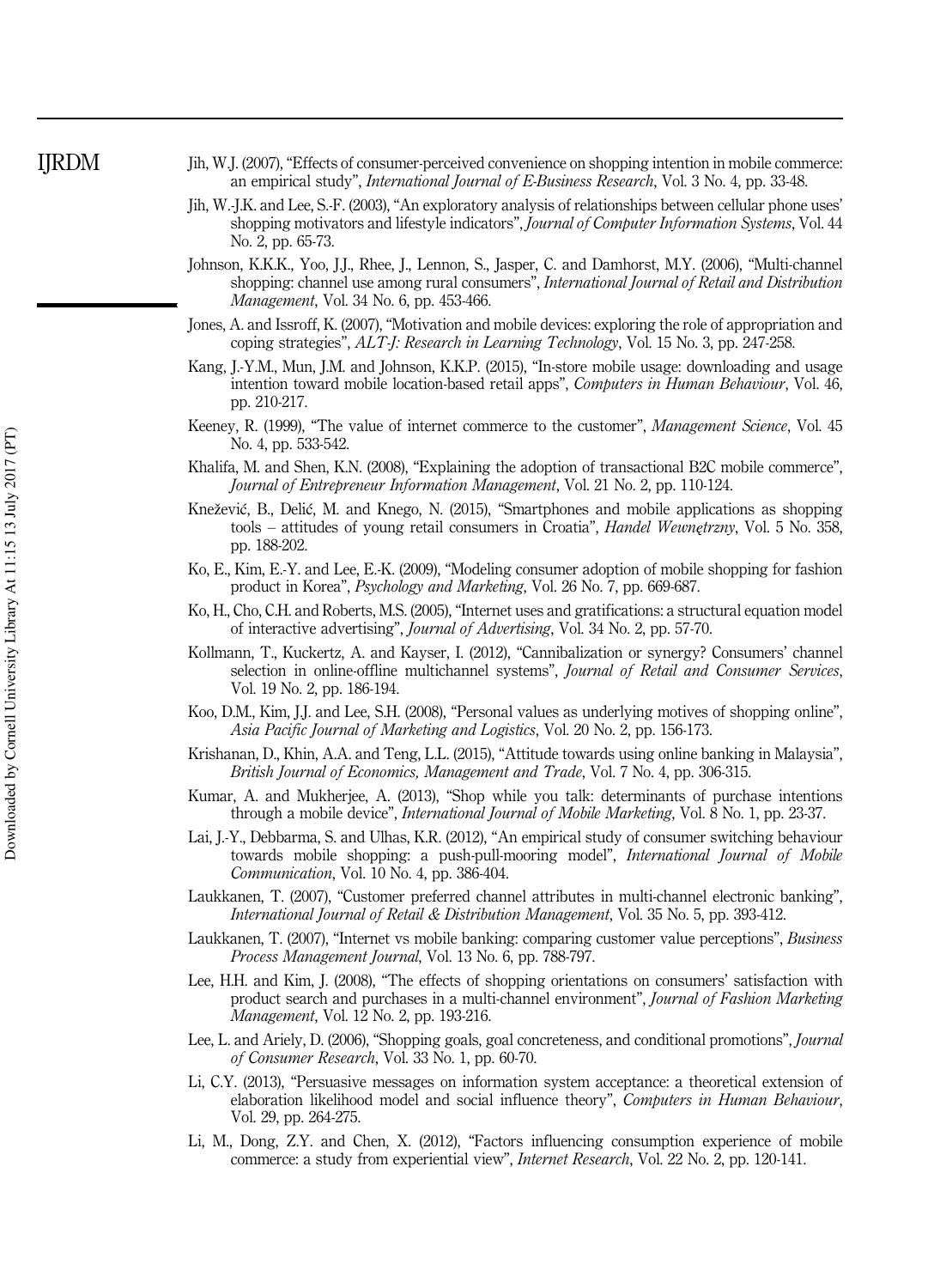- Liao, S., Li, Q. and Xu, D. (2005), "A Bayesian network-based framework for personalization in mobile commerce applications", *Communications of the Association for Information Systems*, Vol. 15, pp. 494-511.
- Ling, A.J., Zhilin, Y. and Minjoon, J. (2013), "Measuring consumer perceptions of online shopping convenience", *Journal of Service Management*, Vol. 24 No. 2, pp. 191-214.
- Litan, R.E. and Rivlin, A.M. (2001), "Projecting the economic impact of the internet", *The American Economic Review*, Vol. 91 No. 2, pp. 313-317.
- Lohmoller, J. (1989), *Latent Variable Path Modelling with Partial Least Squares*, Physica Verlag, Heidelberg.
- Loiacono, E., Watson, R. and Goodhue, D. (2007), "Web Qual: an instrument for consumer evaluation of websites", *International Journal of Electronic Commerce*, Vol. 11 No. 3, pp. 51-87.
- Lu, H.-P. and Su, P.Y.-J. (2009), "Factors affecting purchase intention on mobile shopping web sites", *Internet Research*, Vol. 19 No. 4, pp. 442-458.
- Lu, J., Yu, C.-S., Liu, C. and Yao, J.E. (2003), "Technology acceptance model for wireless internet", *Internet Research: Electronic Networking Applications and Policy*, Vol. 13 No. 3, pp. 206-222.
- MacKenzie, S.B. and Podsakoff, P.M. (2012), "Common method bias in marketing: causes, mechanisms, and procedural remedies", *Journal of Retailing*, Vol. 88 No. 4, pp. 542-555.
- Mahatanankoon, P. (2007), "The effect of personality traits and optimum stimulation level on text message activities and m commerce intention", *International Journal of Electronic Commerce*, Vol. 12 No. 1, pp. 7-30.
- Mathwick, C., Malhotra, N. and Rigdon, E. (2001), "Experiential value: conceptualization, measurement and application in the catalog and internet shopping environment", *Journal of Retailing*, Vol. 77 No. 1, pp. 39-56.
- Moorthy, S., Ratchford, B.T. and Talukdar, D. (1997), "Consumer information search revisited: theory and empirical analysis", *Journal of Consumer Research*, Vol. 23 No. 4, pp. 263-277.
- Morales, A., Barbara, E.K., McAlister, L. and Susan, M.B. (2005), "Perceptions of assortment variety: the effects of congruency between consumers' internal and retailers' external organization", *Journal of Retailing*, Vol. 81 No. 2, pp. 159-169.
- Neslin, S.A., Grewal, D., Leghorn, R., Venkatesh, S.S., Teerling, M.L., Thomas, J.S. and Verhoef, P.C. (2006), "Challenges and opportunities in multi-channel customer management", *Journal of Service Research*, Vol. 9 No. 2, pp. 95-112.
- Ng, M. (2016), "Factors influencing the consumer adoption of Facebook: a two country study of youth markets", *Computers in Human Behaviour*, Vol. 54, pp. 491-500.
- Nielsen (2013), "The mobile consumer a global snapshot", available at: www.nielsen.com/content/ dam/corporate/uk/en/documents/Mobile-Consumer-Report-2013.pdf (accessed July 2016).
- Noble, S.M., Griffith, D.A. and Weinberger, M.G. (2005), "Consumer derived utilitarian value and channel utilization in a multi-channel retail context", *Journal of Business Research*, Vol. 58 No. 12, pp. 1643-1651.
- Nur, Y. (2016), "Effects of convenience online shopping and satisfaction on repeat-purchase", *Journal of Internet Banking and Commerce*, Vol. 21 No. 2, pp. 1-20.
- Pan, W.T. (2014), "Using data mining for service satisfaction performance analysis for mainland tourists in Taiwan", *International Journal of Technology Management*, Vol. 64 No. 1, pp. 31-44.
- Pantano, E. and Viassone, M. (2015), "Engaging consumers on new integrated multichannel retail settings: challenges for retailers", *Journal of Retailing and Consumer Services*, Vol. 25, pp. 106-114.
- Parasuraman, A., Zeithaml, V. and Malhotra, A. (2005), "E-S-Qual: a multiple-item scale for assessing electronic service quality", *Journal of Service Research*, Vol. 7 No. 3, pp. 213-233.
- Park, C. and Kim, Y. (2003), "Identifying key factors affecting consumer purchase behaviour in an online shopping context", *International Journal of Retail & Distribution Management*, Vol. 31 No. 1, pp. 16-29.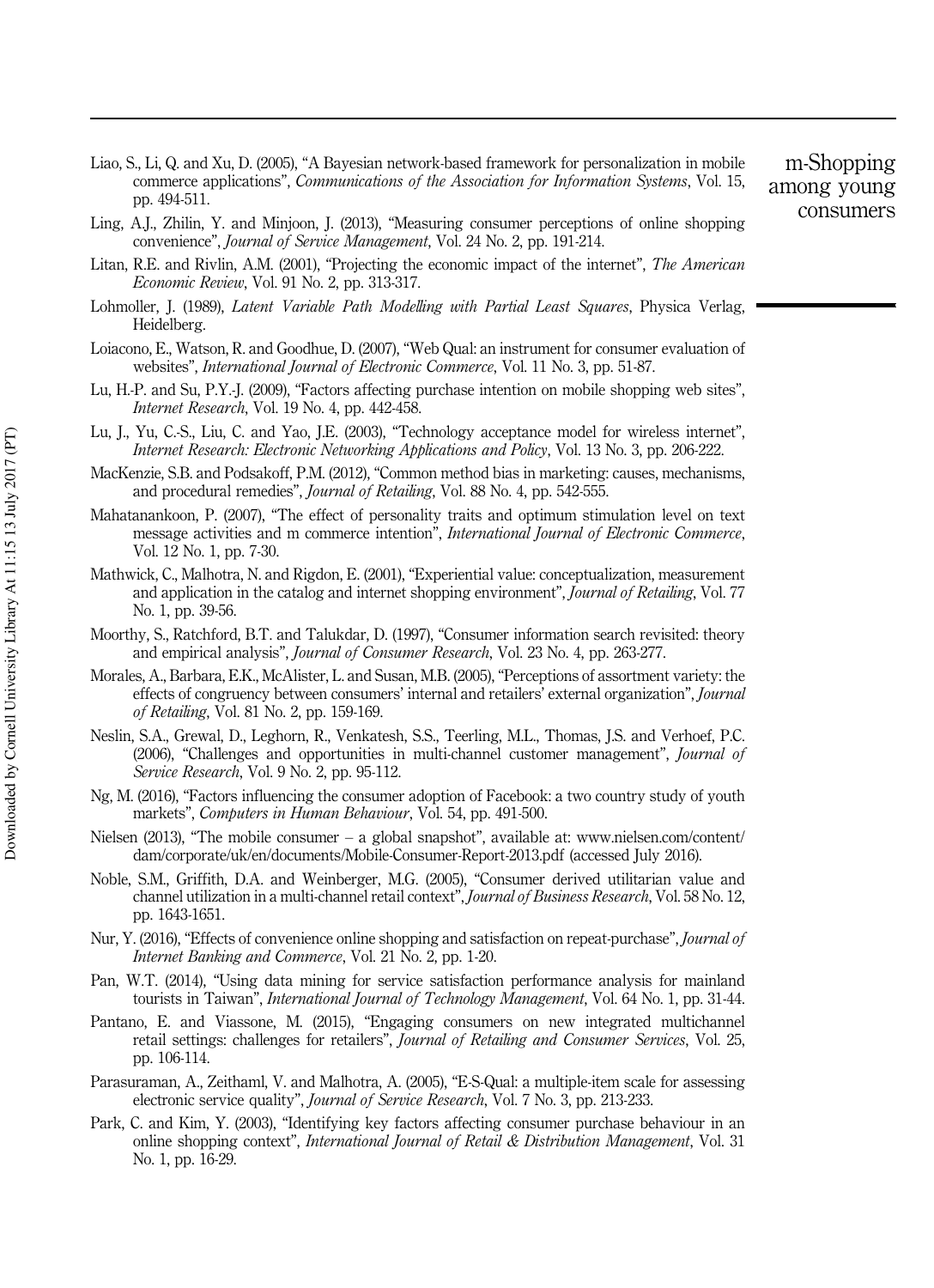- Park, J.H. (2014), "The effects of personalization on user continuance in social networking sites", *Information Processing & Management*, Vol. 50 No. 3, pp. 462-475.
- Park, K. and Yang, S. (2006), "The moderating role of consumer trust and experiences: value driven usage of mobile technology", *International Journal of Mobile Marketing*, Vol. 1 No. 2, pp. 24-32.
- Persaud, A. and Azhar, I. (2012), "Innovative mobile marketing via smartphones: are consumers ready?", *Marketing Intelligence & Planning*, Vol. 30 No. 4, pp. 408-443.
- Schramm-Klein, H. and Wagner, G. (2014), "Broadening the perspective one-commerce: a comparative analysis of mobile shopping and traditional online shopping", *Journal of Research Management*, Vol. 36 No. 2, pp. 119-130.
- Schröder, H. and Zaharia, S. (2008), "Linking multi-channel customer behaviour with shopping motives: an empirical investigation of a German retailer", *Journal of Retailing and Consumer Services*, Vol. 15 No. 6, pp. 452-468.
- Seiders, K., Voss, G.B., Godfrey, A.L. and Grewal, D. (2007), "SERVCON: developing and validation of a multidimensional service convenience scale", *Journal of the Academy of Marketing Science*, Vol. 35 No. 1, pp. 144-156.
- Sen, R., King, R.C. and Shaw, M.J. (2006), "Buyers' choice of online search strategy and its managerial implications", *Journal of Management Information System*, Vol. 23 No. 1, pp. 211-238.
- Sita, M. (2014), "Adoption of m-commerce in India: applying theory of planned behaviour model", *Journal of Internet Banking and Commerce*, Vol. 19 No. 1, pp. 1-17.
- Srinivasan, S.S., Anderson, R. and Ponnavolu, K. (2002), "Customer loyalty in e-commerce: an exploration of its antecedents and consequences", *Journal of Retailing*, Vol. 78 No. 1, pp. 41-50.
- Strebel, J., Erdem, T. and Swati, J. (2004), "Consumer search in high technology markets: exploring the use of traditional information channels", *Journal of Consumer Psychology*, Vol. 14 Nos 1/2, pp. 96-104.
- Thakur, R. and Srivastava, M. (2013), "Customer usage intention of mobile commerce in India: an empirical study", *Journal of Indian Business Research*, Vol. 5 No. 1, pp. 52-72.
- Ting, D.H., Ling, S.F., Patanmacia, T.S., Low, C.G. and Ker, G.C. (2011), "Dependency on smartphone and the impact on purchase behaviour", *Young Consumers*, Vol. 12 No. 3, pp. 193-203.
- Tong, C., Wong, S.K.S. and Lui, K.P.H. (2012), "The influences of service personalization, customer satisfaction and switching costs on e-Loyalty", *International Journal of Economics and Finance*, Vol. 4 No. 3, pp. 105-114.
- Tsai, J.P. and Ho, C.F. (2013), "Does design matter? Affordance perspective on smartphone usage", *Industrial Management & Data Systems*, Vol. 113 No. 9, pp. 1248-1269.
- Vandana, A. and Deepak, K. (2016), "Creation of a conceptual model for adoption of mobile apps for shopping from e-commerce sites – an Indian context", *Procedia Computer Science*, Vol. 91, pp. 609-616.
- Venkatesh, V., James, Y.L. and Thong, X.X. (2012), "Consumer acceptance and use of information technology: extending the unified theory of acceptance and use of technology", *MIS Quarterly*, Vol. 36 No. 1, pp. 156-178.
- Verhoef, P.C., Neslin, S.A. and Vroomen, B. (2007), "Multichannel customer management: understanding the research shopper phenomenon", *International Journal of Research Marketing*, Vol. 24 No. 2, pp. 129-148.
- vor and Hennig-Thurau, T. (2014), "German digitalization consumer report", Research Report No. 2, available at: www.rolandberger.de/media/pdf/Roland\_Berger\_German\_ Digitalization Consumer\_Report\_20140718.pdf (accessed July 2016).
- Wolfinbarger, M. and Gilly, M.C. (2001), "Shopping online for freedom, control, and fun", *California Management Review*, Vol. 43 No. 2, pp. 34-55.
- Wu, J.-H. and Wang, Y.-M. (2006), "Development of a tool for selecting mobile shopping site a customer perspective", *Electronic Commerce Research and Applications*, Vol. 5 No. 3, pp. 192-200.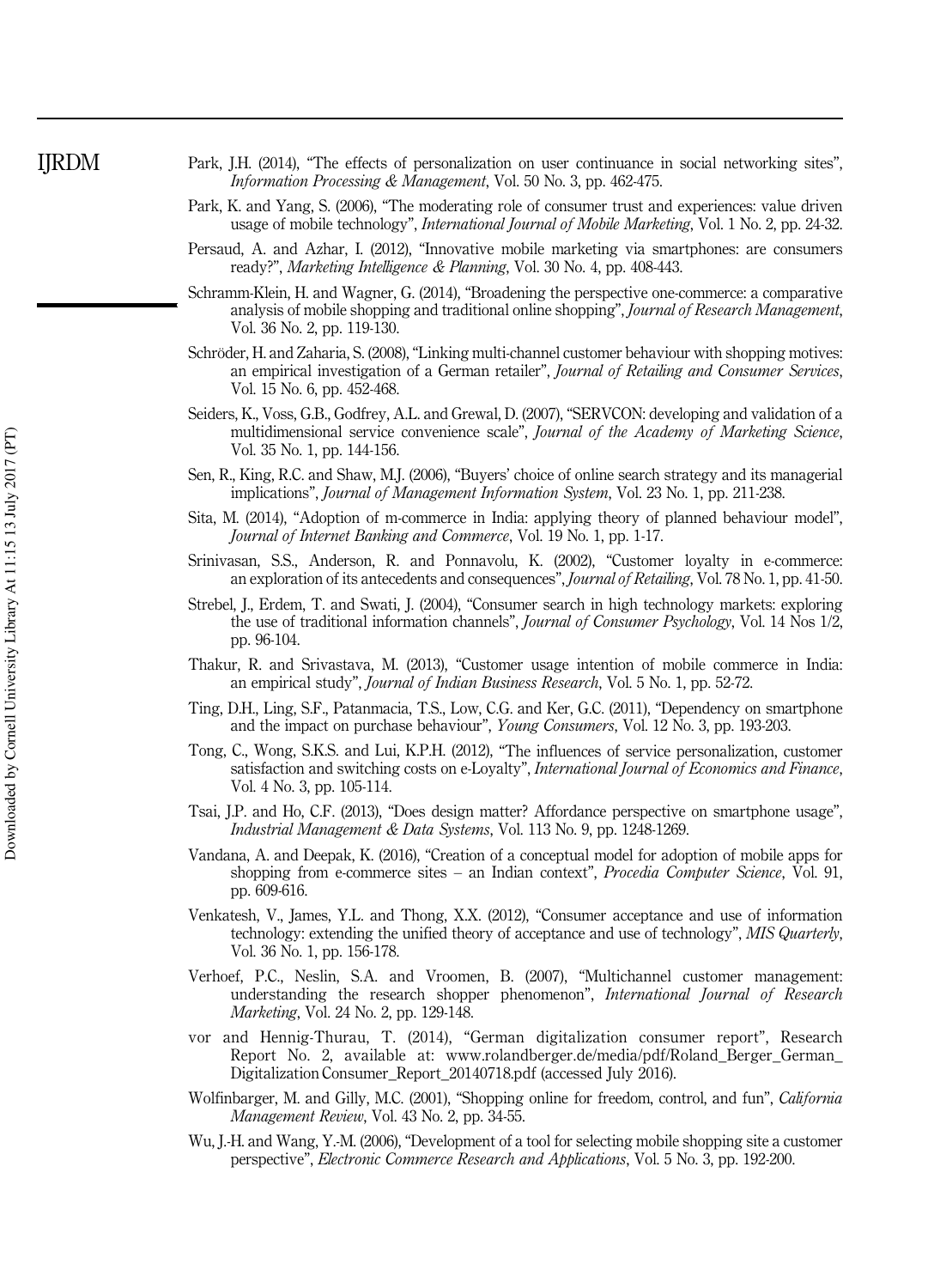- Xu, Y. and Paulins, V.A. (2005), "College students' attitudes toward shopping online for apparel products", *Journal of Fashion Marketing and Management*, Vol. 9 No. 4, pp. 420-433.
- Yang, Z., Cai, S., Zhou, Z. and Zhou, N. (2005), "Development and validation of an instrument to measure user perceived service quality of information presenting web portals", *Information & Management*, Vol. 42 No. 4, pp. 575-589.
- Yu-Min, W., Hsin-Hui, L., Wei-Chun, T. and Yi-Ling, F. (2016), "Understanding multi-channel research shoppers: an analysis of Internet and physical channels", *Information System and E-Business Management*, Vol. 14 No. 2, pp. 389-413, doi: 10.1007/s10257-015-0288-1.
- Zhou, T. (2013), "An empirical examination of the determinants of mobile purchase", *Personality Ubiquitous Computer*, Vol. 17 No. 1, pp. 187-195.

Website:

- Boyle, C. (2013), "Retail mobile commerce forecast: shoppers turn to smartphones first", Emarketer, available at: www.emarketer.com/Article/More-Shoppers-Reach-Mobile-Browse-Buy/1009615
- Perry, N. (2016), "VentureBeat feature: India's m-commerce landscape in 2016", available at: https:// blog.beaconstac.com/2016/01/venturebeat-feature-indias-m-commerce-landscape-in-2016/ (accessed December 2016).
- Prafull (2016), "Top 10 largest economies of the world", available at: https://syskool.com/2016/04/ largest-economy-world.html (accessed December 2016).
- PTI (2014), "M-commerce to contribute up to 70 per cent of online shopping: experts, the economics times", available at: http://economictimes.indiatimes.com/industry/services/retail/m-commerceto-contribute-up-to-70-per-cent-of-online-shopping-experts/articleshow/45324328.cms (accessed December 2016).
- PTI (2015), "India to have 651 million smartphones, 18.7 million tablets by 2019", available at: http:// economictimes.indiatimes.com/industry/tech/hardware/india-to-have-651-million-smartphones-18-7-million-tablets-by-2019/articleshow/46112338.cms (accessed December 2016).
- Sangeetha, C. (2014), "Myntra set to become 'mobile-only' by 2015", BusinessLine, available at: www.thehindubusinessline.com/features/smartbuy/tech-news/myntra-set-to-becomemobileonly-by-2015/article6719828.ece (accessed December 2016).

### Appendix. Description of variables

#### Search convenience

Mobile phone is a user-friendly platform for making purchases. Navigation on a mobile phone is easy and comfortable. Mobile phone helps me to find desired products quickly. The product classification is easy to follow. Mobile phone provides sufficient information on different goods/services within the same category.

### Evaluation convenience

On a mobile phone, I am able to compare goods/services of different brands.

I am able to find information about goods/services on various search sites simultaneously.

Mobile phone helps me to view information on goods/services in both text and graphics for better understanding.

### Transaction convenience

Payment through a mobile phone is simple and convenient.

Mobile phone offers payment flexibility with different payment options.

I am able to review my order before finalising and payment.

I feel safe to do transactions on a mobile phone\*.